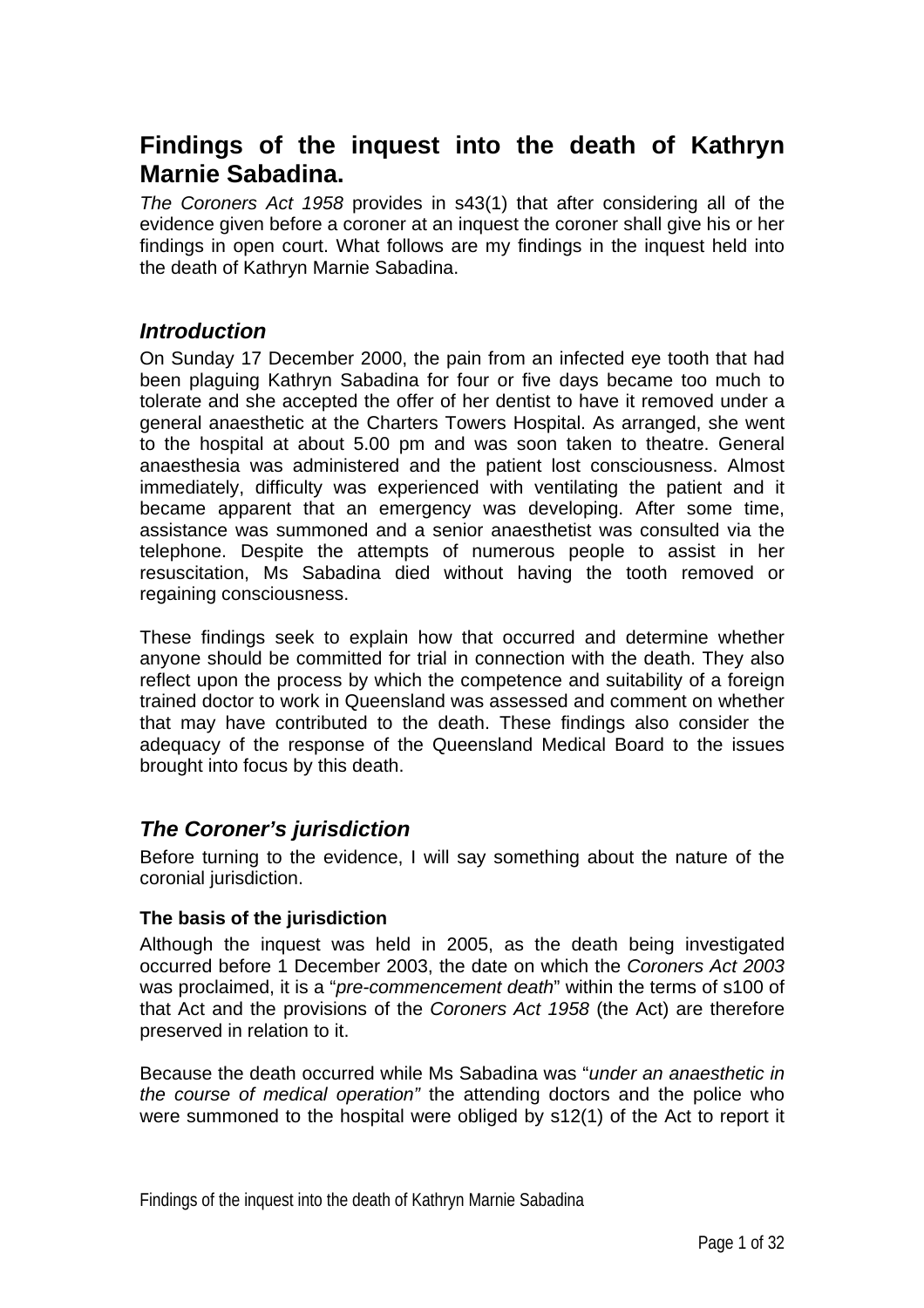to a coroner. Section 7(1)(v)confers jurisdiction on a coroner to investigate such a death and s7B authorises the holding of an inquest into it.

#### **The scope of the Coroner's inquiry and findings**

A coroner has jurisdiction to inquire into the cause and the circumstances of a reportable death.

The Act, in s24, provides that where an inquest is held, it shall be for the purpose of establishing as far as practicable:-

- $\bullet$  the fact that a person has died.
- $\bullet$  the identity of the deceased,
- when, where and how the death occurred, and
- whether anyone should be charged with a criminal offence alleging he/she caused the death.

After considering all of the evidence presented at the inquest, findings must be given in relation to each of those matters to the extent that they are able to be proven.

An inquest is not a trial between opposing parties but an inquiry into the death. In a leading English case it was described in this way:-

*It is an inquisitorial process, a process of investigation quite unlike a criminal trial where the prosecutor accuses and the accused defends… The function of an inquest is to seek out and record as many of the facts concerning the death as the public interest requires.*<sup>1</sup>

The focus is on discovering what happened, not on ascribing guilt, attributing blame or apportioning liability. The purpose is to inform the family and the public of how the death occurred with a view to reducing the likelihood of similar deaths. As a result, the Act authorises a coroner to make preventive recommendations,<sup>2</sup> referred to as "*riders*" but prohibits findings or riders being framed in a way that appears to determine questions of civil liability or suggests a person is guilty of any criminal offence. $3$ 

#### **The admissibility of evidence and the standard of proof**

Proceedings in a coroner's court are not bound by the rules of evidence because s34 of the Act provides that "*the coroner may admit any evidence the coroner thinks fit"* provided the coroner considers it necessary to establish any of the matters within the scope of the inquest.

 $\overline{a}$ 

<sup>1</sup> *R v South London Coroner; ex parte Thompson* (1982) 126 S.J. 625 2

 $2$  s43(5)

 $3$  s43(6)

Findings of the inquest into the death of Kathryn Marnie Sabadina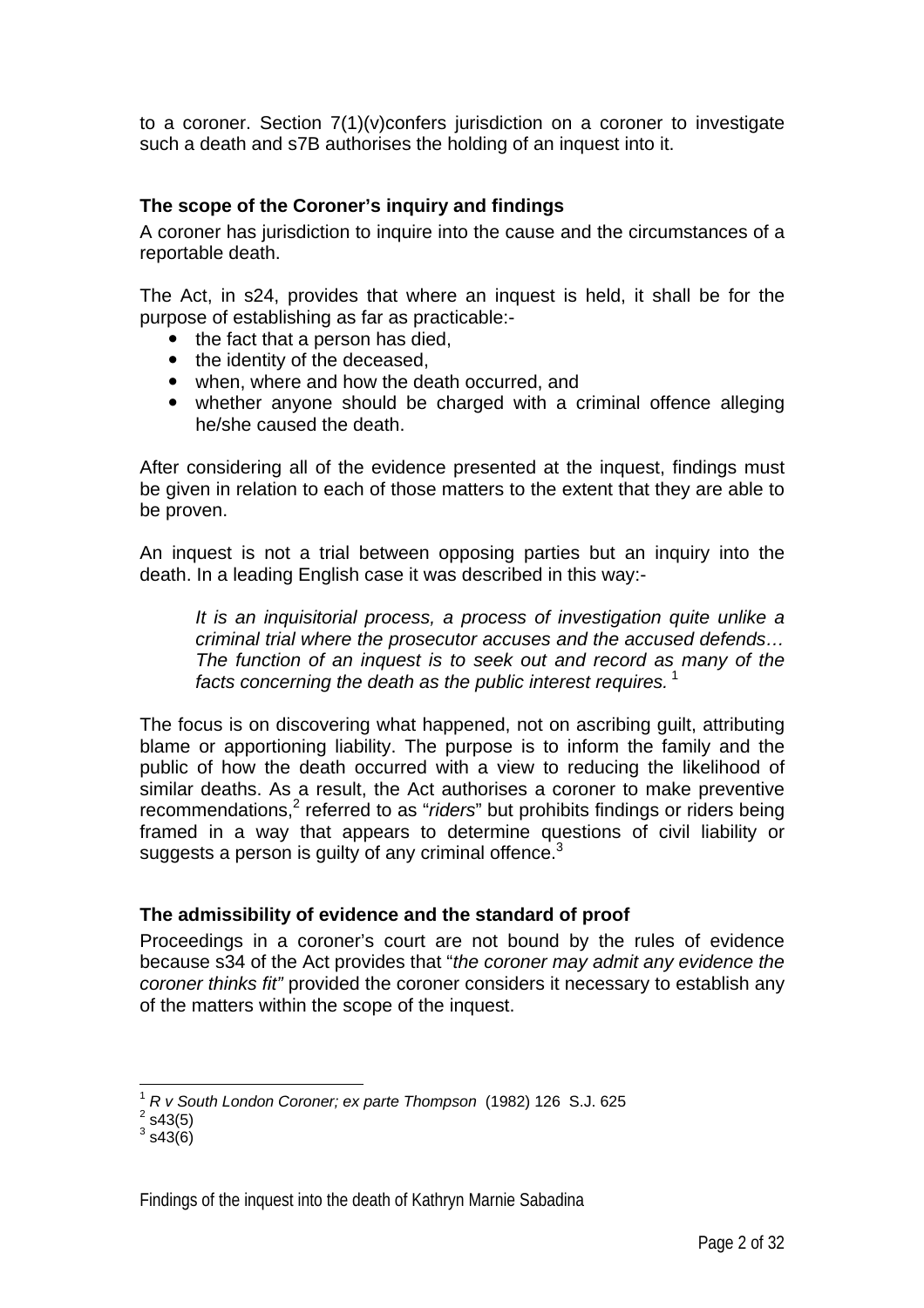This flexibility has been explained as a consequence of an inquest being a fact-finding exercise rather than a means of apportioning guilt; an inquiry rather than a trial. $4$ 

A coroner should apply the civil standard of proof, namely the balance of probabilities, but the approach referred to as the *Briginshaw* sliding scale is applicable.<sup>5</sup> This means that the more significant the issue to be determined, the more serious an allegation or the more inherently unlikely an occurrence, the clearer and more persuasive the evidence needed for the trier of fact to be sufficiently satisfied that it has been proven to the civil standard.<sup>6</sup>

Of course, when determining whether anyone should be committed for trial, a coroner can only have regard to evidence that could be admitted in a criminal trial and will only commit if he/she considers an offence could be proven to the criminal standard of beyond reasonable doubt.

It is also clear that a coroner is obliged to comply with the rules of natural justice and to act judicially. This means that no findings adverse to the interest of any party may be made without that party first being given a right to be heard in opposition to that finding. As *Annetts v McCann<sup>8</sup>* makes clear that includes being given an opportunity to make submissions against findings that might be damaging to the reputation of any individual or organisation.

### *The investigation*

I turn now to a description of the investigation. The death was immediately reported to police who attended and arranged for the transportation of Ms Sabadina's body to the Townsville Hospital mortuary. Photographs were first taken of the scene. Those officers also commenced an investigation into the matter by seeking to interview or obtain statements from all of those involved in the fatal incident. The Queensland Health Area District Manager took the sensible precaution of immediately quarantining all of the bio-medical equipment involved in the procedure until it could be tested.

Queensland Health also commenced an investigation into the death and other matters involving the doctor who administered the anaesthetic. That investigation was undertaken by the Director of Medical Services for the Townsville Health Service District and the Medical Superintendent of the Proserpine Hospital.

 $\overline{a}$ 

<sup>4</sup> *R v South London Coroner; ex parte Thompson* per Lord Lane CJ, (1982) 126 S.J. 625

<sup>5</sup> *Anderson v Blashki* [1993] 2 VR 89 at 96 per Gobbo J 6

Briginshaw v Briginshaw (1938) 60 CLR 336 at 361 per Sir Owen Dixon J

<sup>7</sup> *Harmsworth v State Coroner* [1989] VR 989 at 994 and see a useful discussion of the issue in Freckelton I., "Inquest Law" in *The inquest handbook*, Selby H., Federation Press, 1998 at 13

<sup>8</sup> (1990) 65 ALJR 167 at 168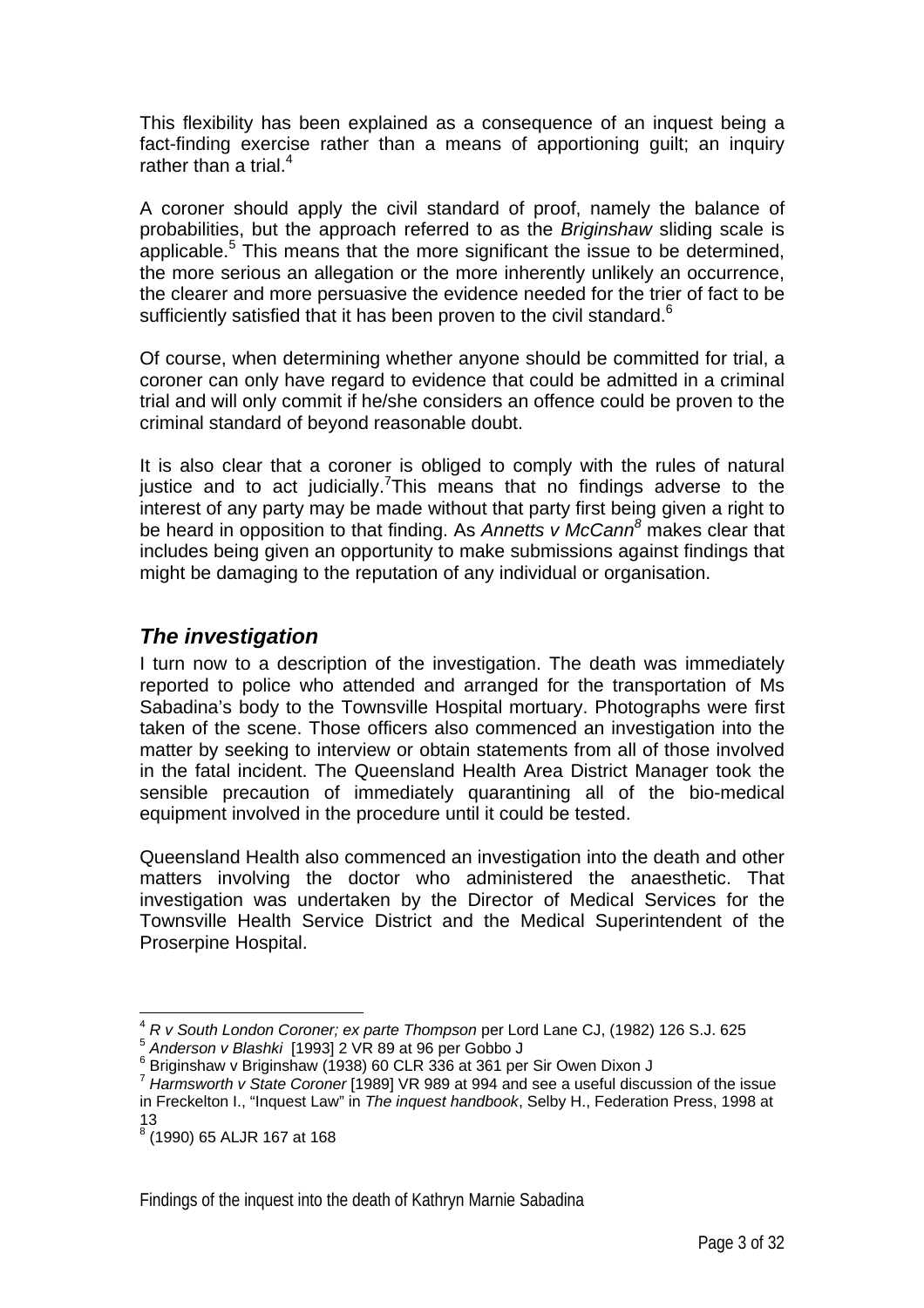The Queensland Health investigation was completed promptly – the report is dated 20 February 2001. The same can not be said of the investigation undertaken by the Queensland Police Service. That report was not forwarded to the coroner until 25 November 2003, nearly three years after the death. I have not sought to establish the cause of this delay as little would be achieved by that and I am confident that changes made since this death would make a repetition of it most unlikely. However, I note that the delay in the completion of other steps in the process could have impeded the police investigation; for example, the autopsy certificate was not completed until 8 April 2002 and it suggested heart disease was the cause of death. It may also be that the transfer of one of the officers initially involved in the investigation and the resignation of the other contributed to the delay. What ever the reason or reasons for the delay, it does demonstrate the urgent need for the recent reform of the coronial system and suggests another approach is needed to the investigation of deaths in a medical setting. I will return to this issue in the "Recommendations" section of these findings.

## *The impact on the family*

On behalf of the court, I apologise to the family for this unacceptable delay. Inevitably, the failure of the system to expeditiously deal with this sad death has exacerbated the grief and sense of loss that will always flow from such a death. I express my sincere condolences to the family of Ms Sabadina for the loss of their mother/sister/daughter. It became apparent when listening to Ms Sabadina's father give evidence that she was a cherished member of a close and loving family. She obviously must have suffered during the breakdown of her marriage some years ago but at the time of her death that aspect of Ms Sabadina's life had improved; she was in a stable relationship and engaged to be married. It is also clear that Ms Sabadina was a loving and dedicated parent to her two children, one of whom is severely disabled and requires 24 hours a day attention. With her death, her aging parents have taken on the demanding role of caring for these two teenagers, knowing full well that nothing can replace a mother's love. While the dignified patience that Mr Sabadina displayed when giving evidence and attending all of the long hours this inquest sat convinced me that he will cope with the demands of caring for his grandchildren; it is not a burden grandparents should need to bear.

I feel it appropriate to mention too, that in discussion with counsel assisting, Mr Sabadina indicated that he was not pressing for those responsible for the death to be prosecuted or punished. He and his family merely wanted a careful explanation of what occurred and some reassurance that, if possible, other families be spared the anguish the death of Ms Sabadina caused hers. While the question of a prosecution is ultimately a matter for me to decide, the family's willingness to forgive and their altruistic concern for others is admirable.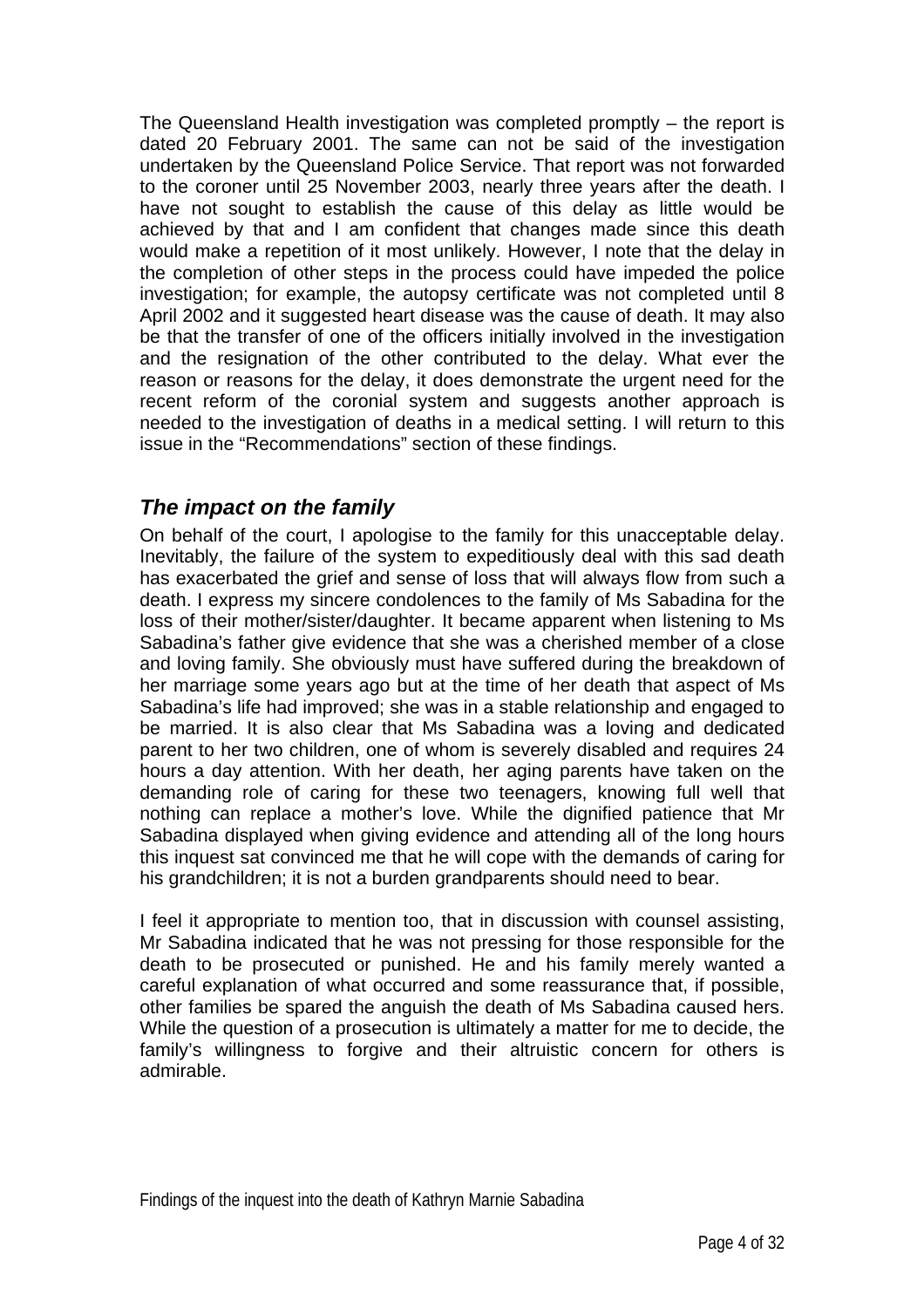## *The inquest*

#### **Directions hearings**

The death was initially reported to the coroner at Charters Towers who, under the *Coroners Act 1958*, held office as a result of his being a clerk of the court. However, when it became apparent that an inquest should be held into the matter, responsibility for it was transferred to a magistrate coroner in Townsville.

A directions hearing was convened on 27 October 2004 at which leave to appear was granted to the family of Ms Sabadina, Queensland Health, and the Queensland Nurses Union as representatives of the nurses who were expected to give evidence. Mr Tate of Crown Law was appointed counsel assisting the coroner. The coroner advised the court that notice of an intention to convene an inquest had been sent to various addresses which it was thought might result in Dr Maree, the doctor who administered the anaesthetic, being informed of this decision. Various files were tendered and an order was made authorising those who had been granted leave to appear to access them.

After being assured by Ms Sabadina's father that hearing the inquest in Townsville, rather than Charters Towers, would not inconvenience him, this centre was settled upon as the venue for the hearing.

Another directions hearing was held on 9 February 2005 at which the presiding coroner advised the court that he had received a letter from Dr Maree indicating that he considered he had given sufficient response to the issues raised by the death in his statement to the police and in his clinical notes. He did not, therefore, intend to attend the inquest. Also at this hearing, Mr Tate read into the record a list of the witnesses it was proposed to call at the inquest and it was indicated that opinions were being sought from expert anaesthetists.

After a further directions hearing on 10 May at which more documents were tendered and the obtaining of expert reports was again discussed, the inquest proper commenced on 18 July 2005. It proceeded for five days during which time 20 witnesses gave evidence and 49 exhibits were tendered. At the commencement of the inquest, senior counsel sought and was granted leave to appear on behalf of Dr Maree. That counsel indicated that his client would not be attending the inquest and would not voluntarily give evidence. As it was obvious that Dr Maree could, if called to give evidence, object to answering most questions on the basis that he might incriminate himself, I decided no good purpose would be served by seeking to compel his attendance.

Regrettably, three days before the inquest was due to commence, His Honour Mr Smith, the coroner who had carriage of the matter since it was identified as needing an inquest, was injured and could not preside over the inquest. I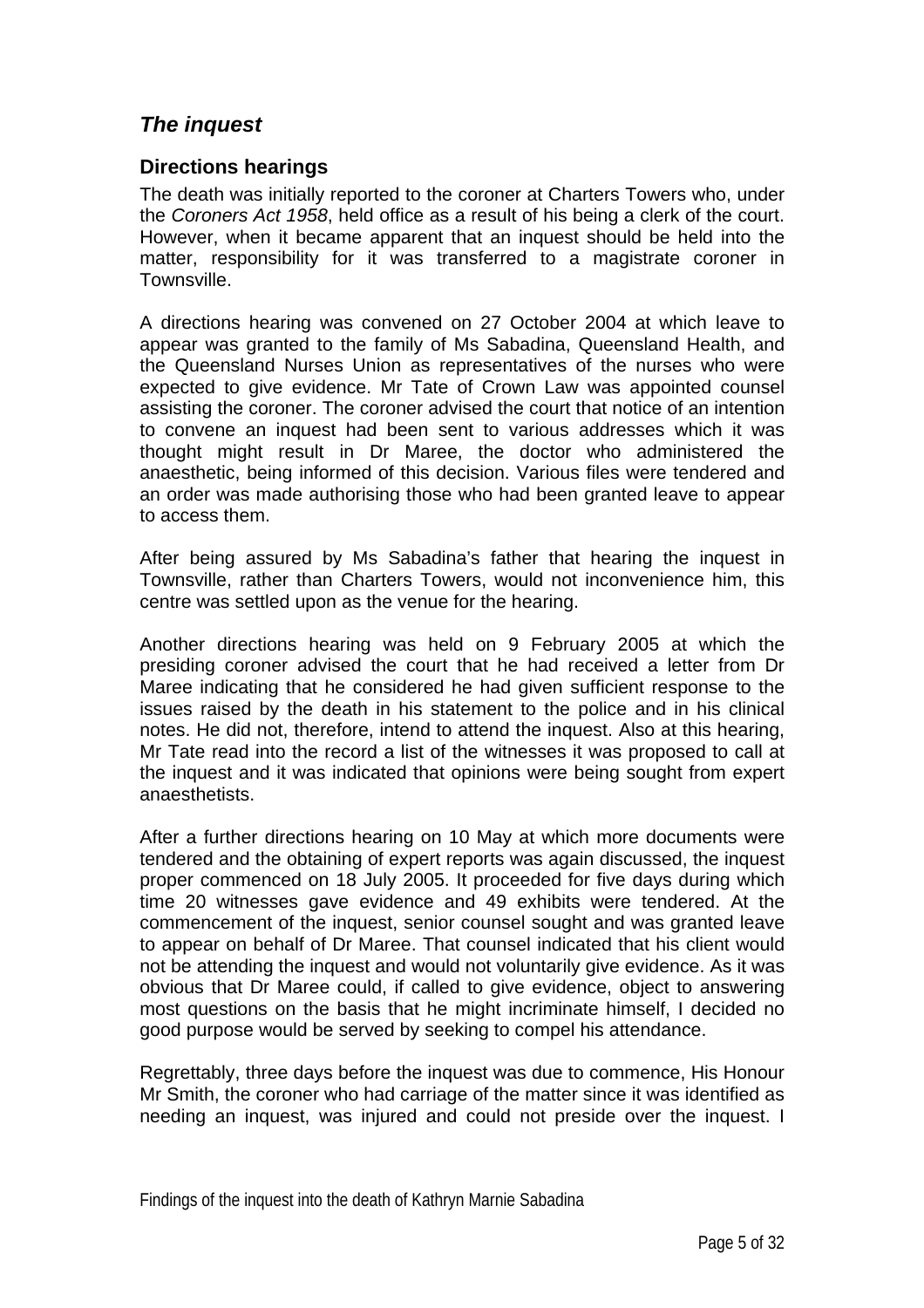therefore agreed to hear the matter. I am sure Mr Smith was disappointed by this unfortunate turn of events and I pay tribute to the work he did on the matter before being forced by ill-health to withdraw.

## *The evidence*

I turn now to the evidence. Of course, I can not even summarise all of the information contained in the exhibits and transcript but I consider it appropriate to record in these reasons the evidence I believe is necessary to understand the findings I have made. The evidence can be conveniently divided into the accounts of eye witnesses and the opinions of experts consulted after the death.

### **Eye witness accounts**

On Wednesday 13 December 2000, Ms Sabadina attended the surgery of her dentist in Charters Towers, Mr Lingard, complaining of a severely aching right eye tooth. Mr Lingard removed the nerve and inserted an antibiotic dressing to combat the infection he considered likely to be the cause of the pain.

Two days later, Ms Sabadina telephoned Mr Lingard and advised him that the pain had not subsided and that the infection was now causing her face to swell. As a result of advice given to her by her dentist Ms Sabadina visited a doctor and was prescribed a course of oral antibiotics. She also attended the Townsville Base Hospital on Friday night and was administerd a pain killing injection that she later told Mr Lingard provided some relief for about four hours.

By Saturday morning Ms Sabadina was again in great pain and her partner telephoned Mr Lingard and arranged for her to come to the surgery at 3.00 pm on Saturday afternoon. Mr Lingard undertook further treatment of the infected tooth that seemed to provide some relief. However, she was still quite desperate about the pain and indicating that she could not tolerate it any longer. They agreed that if things did not improve overnight a different antibiotic would be tried.

The next day Ms Sabadina's father left a message on Mr Lingard's answering machine indicating that his daughter's pain was worse. Early in the afternoon Ms Sabadina was administered a pain killing injection at the Charters Towers Hospital and at about 3.00, in company with her partner and her father she again went to Mr Lingard's surgery.

As a result of the earlier contact with Mr Sabadina, Mr Lingard had already made inquiries with the doctor on duty at the Charters Tower Hospital, Dr Manderson, about the possibility of having a hospital doctor administer a general anaesthetic while Mr Lingard extracted the tooth. In response to that inquiry, Dr Maree, the Medical Superintendent of the hospital called back and after making some general inquiries about Ms Sabadina's condition agreed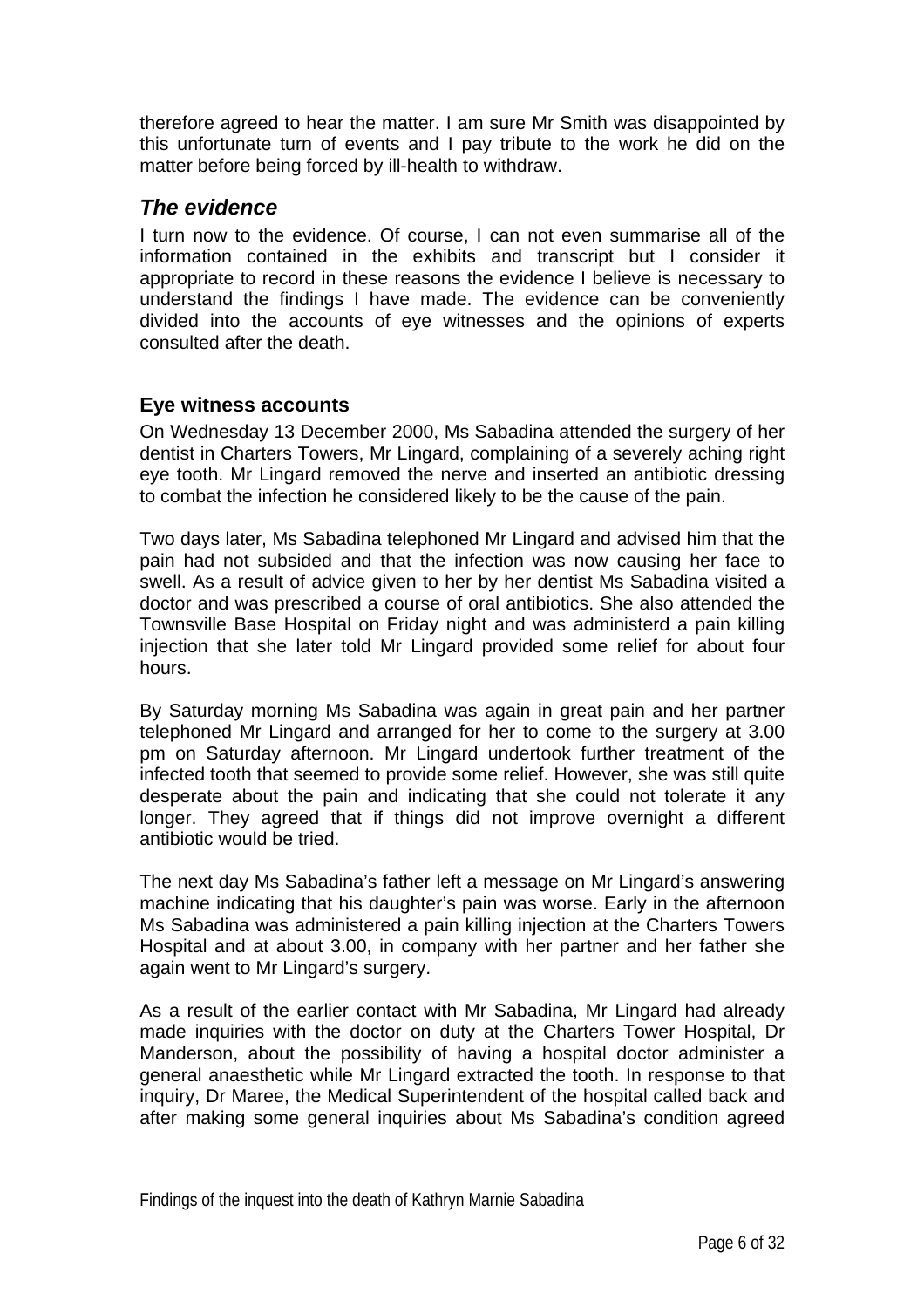that he would administer the anaesthetic. He told Mr Lingard that he and the patient should come to the hospital at about 5.00 with a view to going to theatre at 5.30.

In that telephone call, Mr Lingard advised Dr Maree that Ms Sabadina suffered from asthma and bronchitis and that she was allergic to penicillin and Ventolin. This information was also gathered from Ms Sabadina by the nurses who admitted her to the hospital later that afternoon.

As Ms Sabadina was being prepared for surgery, Dr Maree asked Mr Lingard to get her to sign the informed consent form. Mr Lingard did this but admitted in evidence that he did not explain the risk of the anaesthetic as he did not realise that he was supposed to do so and indeed he was not sufficiently knowledgeable of those risks to effectively explain them to the patient.

Ms Sabadina was extremely anxious about the operation; she was crying and had a heart rate of about 100 when she was admitted to the ward. After some general health information was taken from Ms Sabadina and she showered and changed, she was transferred to the operating theatre. Before administering the anaesthetic agents, Dr Maree asked Ms Sabadina whether she had previously had a general anaesthetic. She confirmed that she had and that it had been uneventful. An intravenous cannula was inserted in Ms Sabadina's arm. The anaesthetic circuit that was to deliver the gases that would support the patient and maintain her in an unconscious state while she was being artificially ventilated was checked for leaks. It seems likely, but is not certain, that a capnograph that would measure carbon dioxide exhaled by the patient was also incorporated into this circuit.

 Ms Sabadina was connected to the heart monitor and a blood pressure cuff was applied to her arm. She was then "pre-oxygenated" by a face mask being placed over her mouth and nose through which pure oxygen flowed. This was done to wash out the nitrogen from her lungs and to saturate her lungs and blood with oxygen so that she had a reserve to tide her over if, after she was rendered unable to breathe herself as a result of the anaesthetic, there was any delay while the artificial ventilation was being established.

At 5.40, Dr Maree administered the anaesthetic agents intravenously. Propofol was given to render the patient unconscious. In his statement Dr Maree says that he did not need to administer all of the 200 mg he had drawn up before Ms Sabadina went to sleep. One hundred mgs of suxamethonium, referred to in the medical notes as Scoline, was then given as a muscle relaxant to enable the patient to be intubated.

Ms Sabadina was then intubated by a 6.5 mm tube being fed up her nose and down her throat. Dr Maree told the Queensland Health officers who investigated the death that he tested the tube before inserting it to ensure it was patent. As this was to be the route by which the patient received life sustaining gases, it was crucial that the tube passed through her larynx into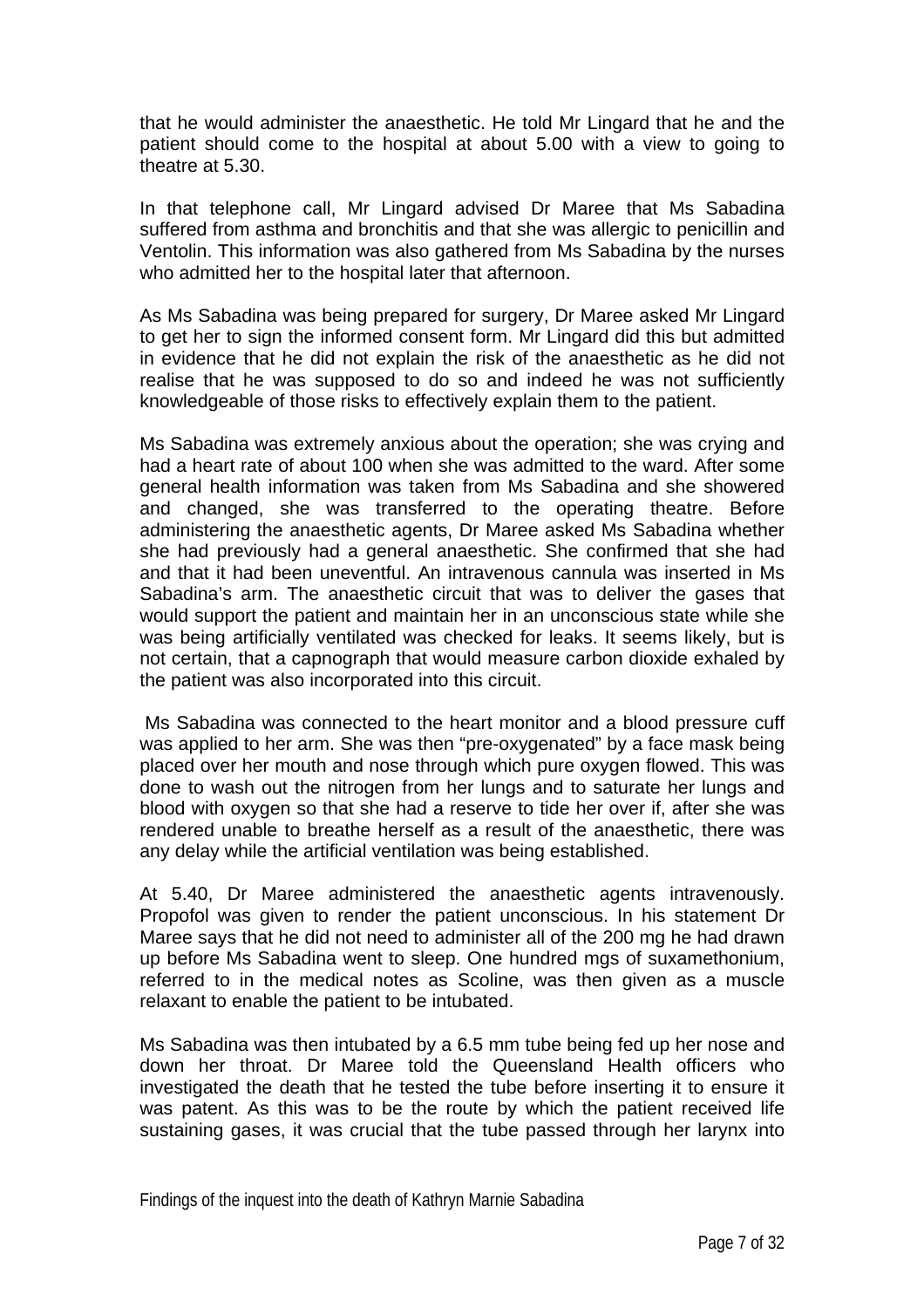her trachea and did not divert into the oesophageus from where it would only deliver oxygen into the stomach rather than the lungs. All witnesses say the intubation appeared to go smoothly. Dr Maree says that as he was inserting it, he checked that the tube was correctly positioned by looking down the patient's throat with a laryngoscope that enabled him to see the end of the tube pass between the vocal cords and into the larynx. He used specially designed forceps to aid him in guiding the tube into place. The cuff around the distal end of the tube was then inflated to seal the airway around the outside of the tube by filling the space between the tube and the inner wall of the trachea. The outer end of the tube was connected to the anaesthetic circuit which would be the conduit by which the oxygen, nitrous oxide and other agents would flow into the patient with the assistance of the ventilator. Also on this circuit was an inflatable bag that enabled the clinicians to manually ventilate the patient if that became necessary.

Dr Maree then indicated to Mr Lingard that the tooth extraction would soon be able to commence. However before this could happen, Nurse Ward noted that Ms Sabadina's blood oxygen saturation level had dropped from 97% to 88% immediately after intubation and then continued dropping rapidly to 64%. At about this time Ms Sabadina's throat was seem to be moving involuntarily and she seemed to be gagging. Dr Maree also had increasing difficulty in ventilating the patient. High pressure need to be placed on the bag to enable air to enter the lungs. It seems clear that Dr Maree recognised the possibility that, despite his initial confidence, the nasotracheal tube may have not entered the larynx. Therefore both he and a nurse listened to both sides of the patient's chest with stethoscopes to ensure that air was entering the lungs and concluded that it was. However as the dropping oxygen saturation level shown on the monitor was confirmed by cyanosis and bradycardia – her heart rate had dropped to 40 beats per minute - it was apparent that something was seriously wrong. One of the nurses who gave evidence, Beverly Guy, said that at about this stage she lifted the sheet covering the patient and confirmed that her chest was rising and falling rather than her stomach distending which would have indicated an oesophageal misplacement of the tube. When doing this the nurse noticed a distinct red flush or rash on Ms Sabadina's legs, extending up over the front of her trunk. Nurse Kelly also says he saw a pink tinge on the patient's upper torso when he came into the theatre at about 5.55. Nurse Guy says she pointed this out to Dr Maree. He did not respond in a way that indicated that he thought it was significant.

As already indicated, Dr Maree initially suspected that the nasotracheal tube may have not been correctly placed and therefore checked it by looking down the patient's throat with a laryngoscope and by himself listening for air entry and having a nurse do the same. These checks re-assured him that misplacement of the tube was not the cause of the problem. He then queried the reading from the pulse oximeter and requested another portable meter be brought into the theatre. But in the short time it took for this to be done it seems Ms Sabadina deteriorated further as when the second oximeter was connected no pulse or blood oxygen reading could be obtained, presumably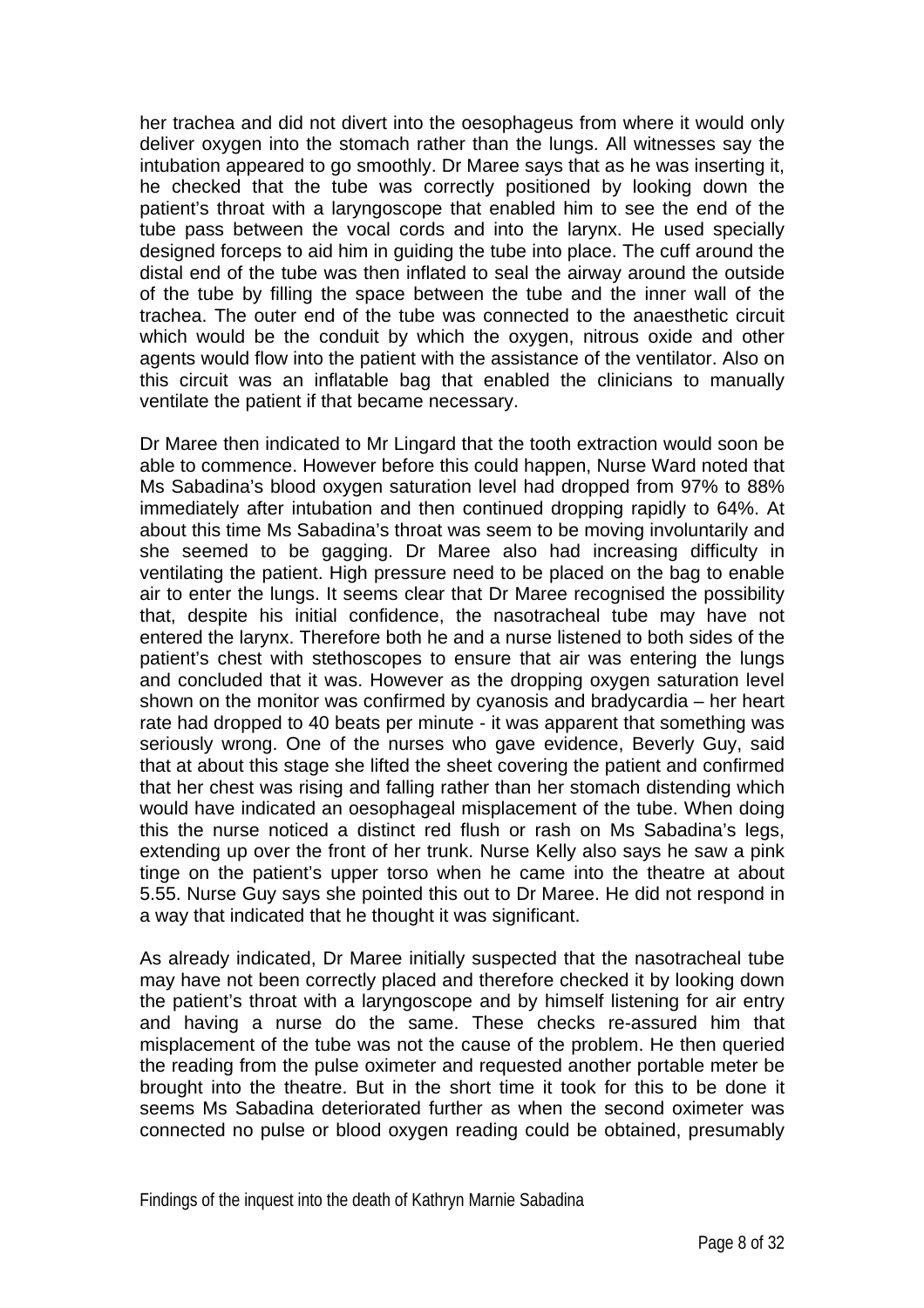because her blood pressure had dropped too far. The anaesthetic gases were then turned off and 100% oxygen was delivered by the ventilator from this point on. Also at about this time, in accordance with an order from Dr Maree, Ms Sabadina was given 4 mg of Vecuronium, a long acting muscle relaxant that was presumably given in the hope that it would lessen the resistance of the chest wall muscles to the ventilation. It did not help and the symptoms of hypoxia continued.

At 5.45, approximately 5 minutes after Ms Sabadina had been rendered unconscious, Dr Maree appears to have decided to abort the process and he ordered to be administered 2.5 mg of neostigmine, a drug that reverses the paralysing effect of Vecuronium. He says in his statement to police that he was aware that it takes about 25 minutes to come into effect but in view of this fact his reason for administering the neostigmine is difficult to understand. In conjunction with that drug, atropine was also administered twice in quick succession in doses of 600 mcg and 400 mcg. Atropine is usually administered with neostigmine to prevent the slowing of the patient's heart rate that can be cause by the Neostigmine. Adrenaline was also administered soon after 5.45pm in an effort to counter possible anaphylaxis and to assist with stimulation of the heart. Hydrocortisone was also given. It is thought to attenuate allergic responses but is unlikely to have a significant impact in an emergency such as was occurring in this case.

At about 5.55pm other nurses were summoned to the operating theatre to assist. This was done by pushing on the patient call buzzer three times in quick succession.

Dr Maree says that because he was concerned about the pressure required to inflate the lungs, he disconnected the nasotracheal tube from the ventilator, inserted it in his mouth and commenced blowing expired air into it. He says that after each breath he would take the tube from his mouth and the air coming back out, coupled with his observation of the chest rising and falling convinced him that the tube was correctly sited.

At least two of the nurses say they suggested summoning the other doctor who lived in the hospital grounds but this was declined by Dr Maree.

Over the next 10 minutes further adrenaline and hydrocortisone were administered together with neostigmine and atropine. The times and doses were recorded contemporaneously by one of the nurses and can be found in exhibit 9.

Shortly before 6.15, Dr Manderson was called and he said he ran over to the operating theatre and was there very quickly after being called. There is some inconsistency between his account and Dr Maree's as to the precise timing and sequence of events but in view of what was transpiring that is not surprising and I do not conclude there has been any attempt to mislead.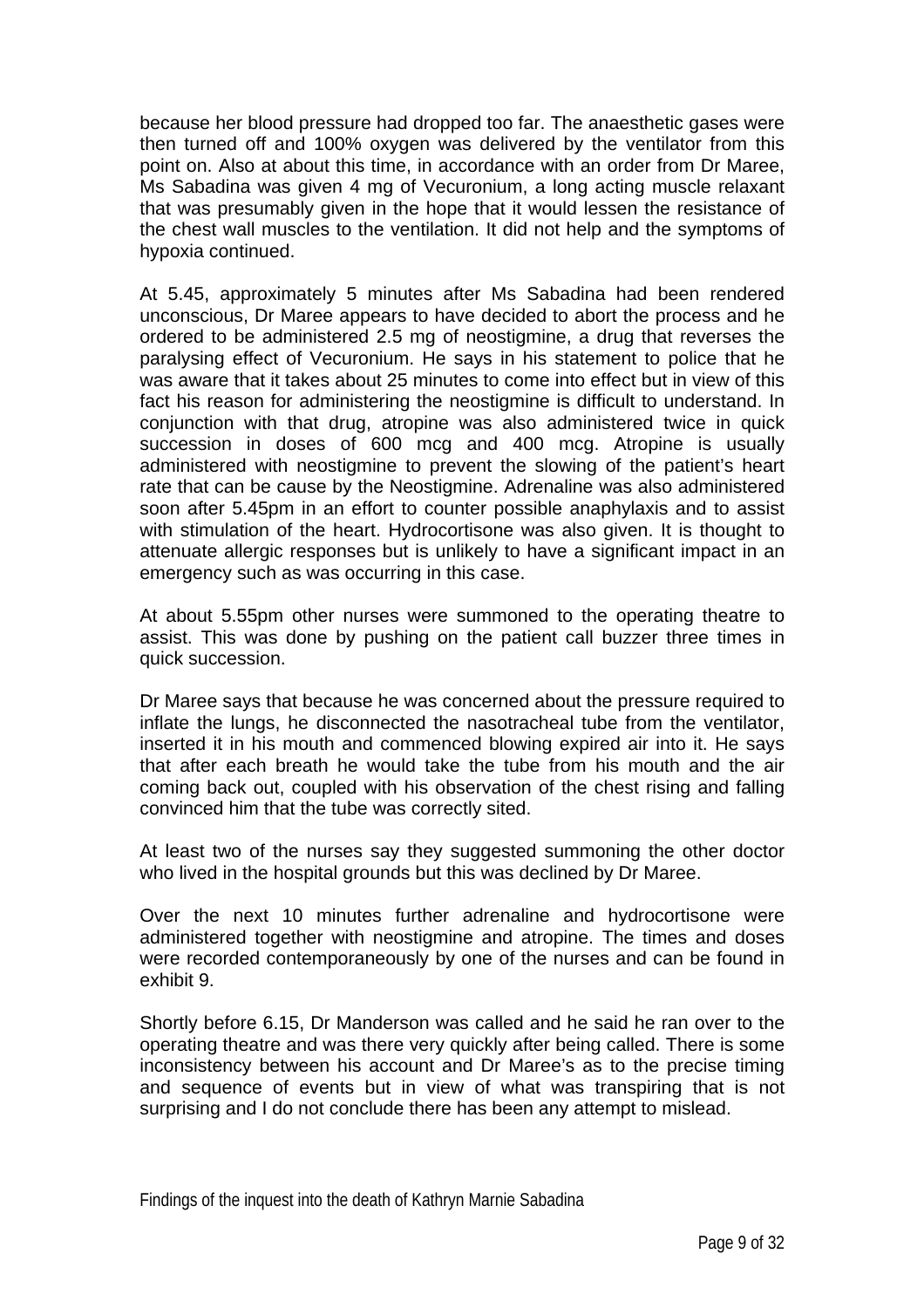Dr Manderson says that when he arrived in the theatre, Dr Maree was ventilating the patient by blowing into the nasotracheal tube and the nurses were involved in administering the drugs referred to above.

Soon after Dr Manderson arrived he was asked to ring Dr Simpson, a senior anaesthetist at the Townsville General Hospital. As a result of referring to his mobile phone records, Dr Simpson was able to say this call was received at 6.15.

Dr Simpson then set about familiarising himself with the events that had occurred and in assisting those in the Charters Towers Hospital attempt to deal with the emergency. He suggested switching from nasal tracheal tube to an oral tracheal tube; switching to an independent oxygen source; providing the patient with intravenous fluids and giving repeat doses of the drugs that had already been given. All this was done.

Soon after Dr Simpson became involved, Ms Sabadina's heart stopped beating and cardio pulmonary resuscitation was commenced. From that time Dr Simpson advised the doctors in Charters Towers of the appropriate resuscitation procedures in accordance with the Australian Resuscitation Council guidelines. It is apparent that on a number of occasions some electrical activity from Ms Sabadina's heart was detected and acted on but, ultimately, at 7.20 the doctors and nurses who had been desperately trying to save Ms Sabadina ceased efforts to resuscitate her and she was declared dead.

Police were immediately advised and an investigation commenced.

Dr Simpson advised Dr Manderson that blood should be taken from Ms Sabadina's body promptly to enable the level of tryptase in the serum to be tested. This test can assist in confirming the occurrence of anaphylaxis but only if the serum is collected within three or four hours of death. That did not happen in this case. Dr Manderson gave evidence that he told Dr Maree of Dr Simpson's advice but took no other action. There is insufficient evidence to conclude that Dr Maree deliberately sought to obstruct the gathering of this evidence. The real possibility that he was over whelmed by the tragedy can not be excluded. In any event the sampling of the blood would have required an order of a coroner and it is unclear whether that could have been arranged within the necessary time frame. It is an issue I will deal with in the recommendations I make later I these findings.

Another failure that hindered the later investigation was the turning off of the anaesthetic machine without a record of the machine's data being down loaded and printed. There was some evidence that Dr Maree was advised to do this before the machine was turned off but it is contradicted by other evidence suggesting that Dr Manderson caused this to happen. I consider there is insufficient evidence to show that Dr Maree did this to deliberately destroy evidence.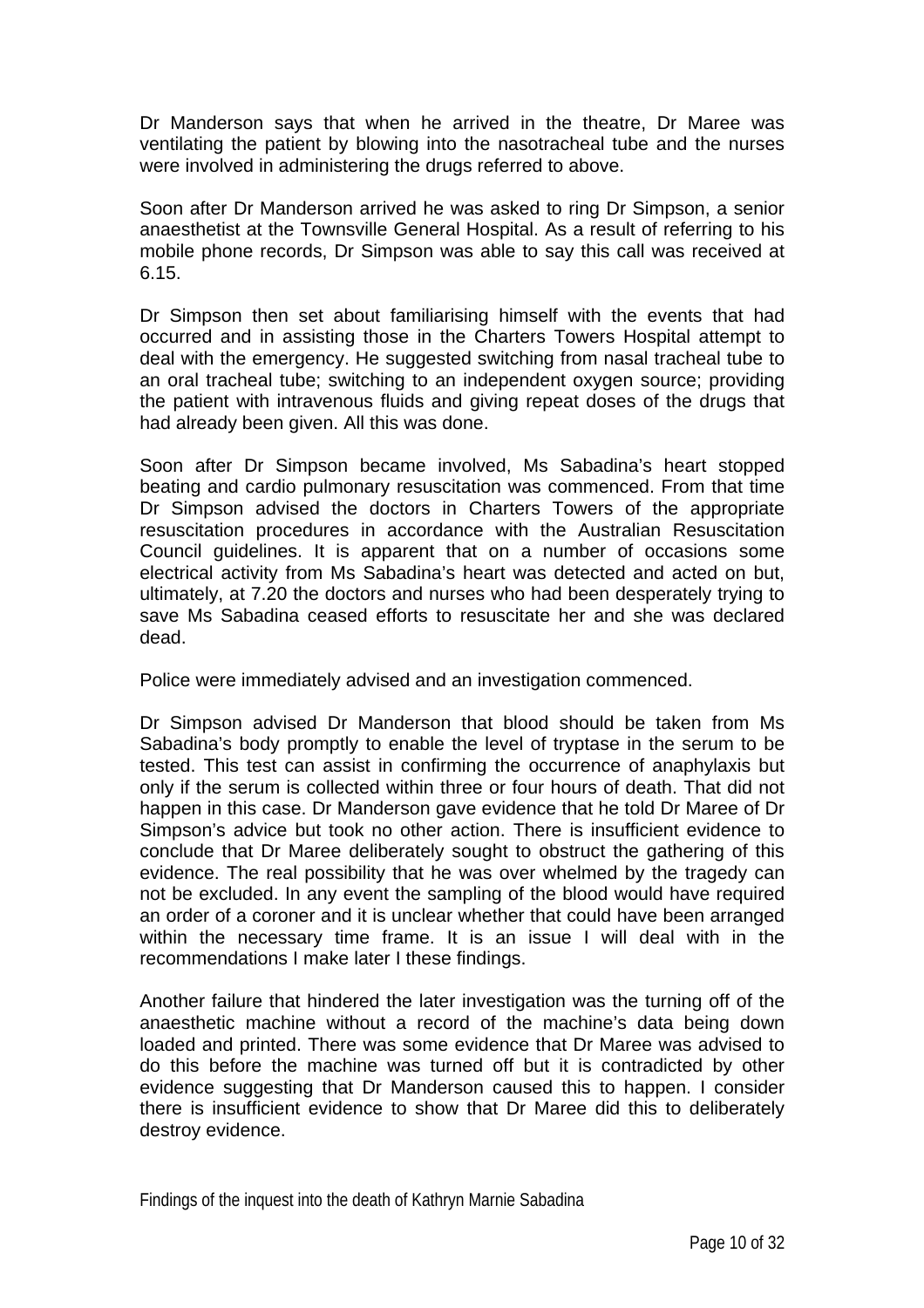It is also appropriate to acknowledge the dedicated and professional approach demonstrated by all of those who were involved in Ms Sabadina's care. While some aspects of Dr Maree's conduct can be severely criticised, there is no doubt that on the night he did all that he knew to try to save her. The evidence of Dr Manderson running from his quarters to the theatre and of the nurses all doing whatever they could to help Ms Sabadina was poignant. When coupled with the attendance of those nurses at court throughout the hearing, I am convinced that callous disregard for Ms Sabadina's welfare played no part in this death. I consider the evidence indicates all of those involved in the care of Ms Sabadina diligently did their best, even if, in the case of Dr Maree, that was not to the standard that might reasonably be expected of a person in his position.

### **Expert evidence**

As mentioned earlier, after the death, the investigation proceeded in a halting and slow manner to its ultimate conclusion. An autopsy was performed on Ms Sabadina's body on 20 December 2000 but the final autopsy certificate containing the Government Medical Officer's opinion as to the cause of death was not produced until 8 April 2002. The cause of death found by the Government Medical Officer was "coronary atherosclerosis". For the reasons set out below I do not accept that as accurate.

It is apparent from the evidence of those involved in the anesthetising of Ms Sabadina, that soon after the anaesthetic agents rendered her unable to breathe naturally she was unable to be adequately ventilated, i.e. insufficient oxygen was entering into her lungs. This is confirmed by the falling oxygen saturation percentages shown on the oximeter and the concomitant dropping of her pulse rate. The neuropathology examination found that this resulted in acute neuronal necrosis which is consistent with global hypoxia – brain tissue death caused by inadequate oxygen supply. The central question I need to resolve is how this came about.

In considering this issue I was greatly assisted by the three anaesthetists who gave evidence at the inquest, Dr Simpson, Dr Callanan and Dr MacKay. The first of these was involved in the treatment of Ms Sabadina in that his advice was sought during the emergency. I do not consider that involvement detracted from his ability to give an objective account of what occurred or how it came about. The second has for many years been the director of anaesthetics at the Townsville General Hospital. He is widely published and highly regarded. The third is an eminent practitioner and medical researcher from Victoria who has held numerous notable teaching and examining posts. She reviewed all of the relevant exhibits and sat through the entire inquest. As a result of the qualifications and experience of each of these witnesses, I have no hesitation in acknowledging them as experts whose opinions should be given great weight.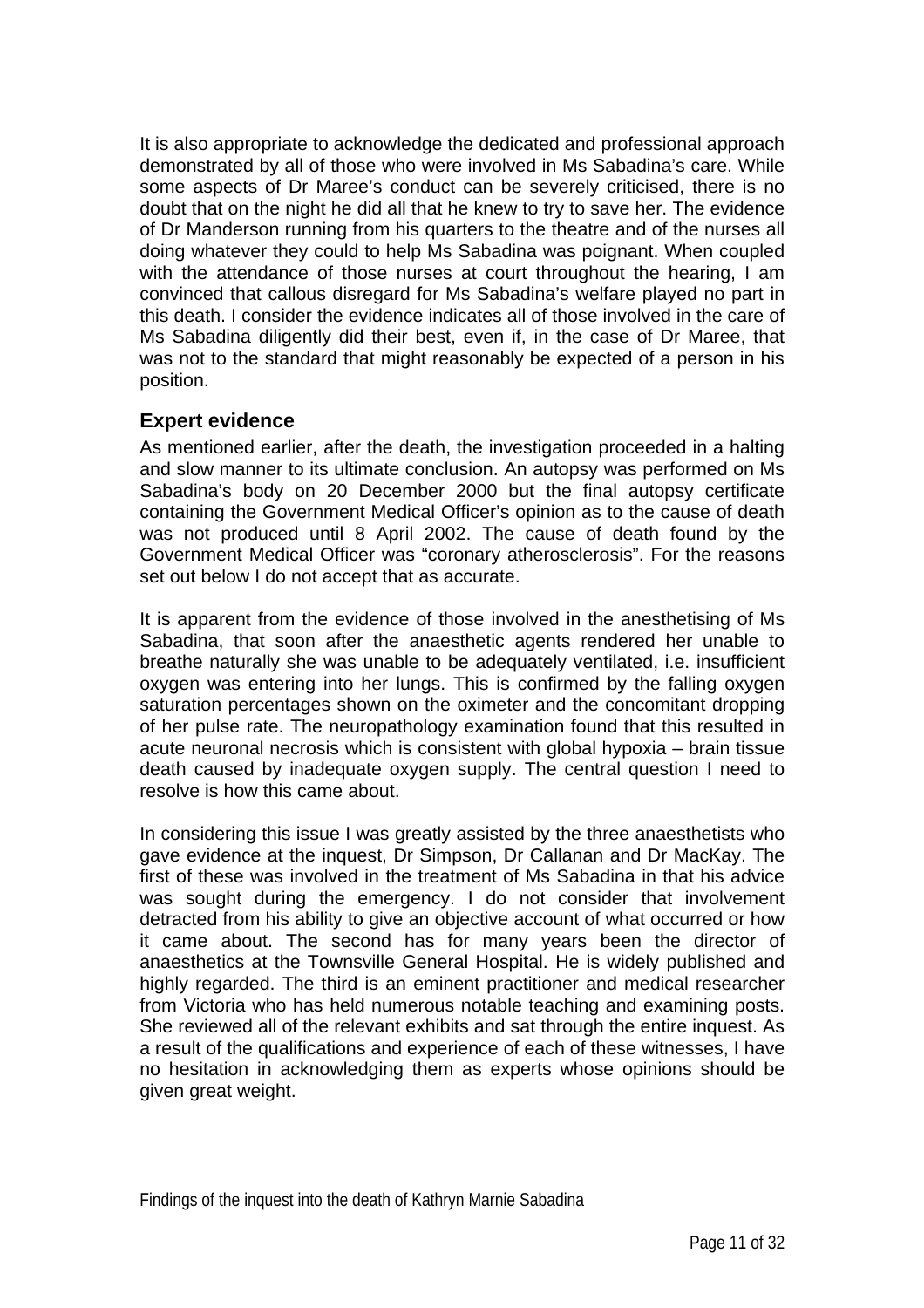All agree that the difficulty experienced in ventilating Ms Sabadina could be due to three possible causes:-

- A misplaced nasotracheal tube;
- A defect in the intubation tube or anaesthetic or ventilation equipment; or
- An anaphylactic reaction to a drug used in the anaesthetic.

I shall deal with each of those possibilities.

### **A misplaced nasotracheal tube**

If a nasotracheal tube is unintentionally inserted into the esophageus the gases flowing from the ventilator will go into the stomach rather than the lungs**.** While the insertion of a nasotracheal tube is a relatively straightforward procedure, it can also easily, unintentionally enter the oesophagus. It can be very difficult to tell that this has happened by relying only on clinical checks. The experts who gave evidence in this case said that there have been many instances of experienced nurses and doctors believing they have heard air entering the lungs by applying a stethoscope to the axillae - the quadrants on the upper sides of the chest - subsequently being shown to be mistaken. For that reason, to confirm that the tube is properly positioned, all Australian hospitals have for many years relied on a respiratory carbon dioxide monitor to show in graphic form on a screen, the waves of carbon dioxide which coincide with the breathing cycle of the patient. This enables immediate and absolute confirmation that the tube is correctly placed. Such a device was fitted to the equipment used in the procedure that ended in Ms Sabadina's death but it was ignored; an issue I shall come back to later in these findings.

There is, however, other evidence that persuades me that the tube was properly positioned:-

- The difficulty Dr Mare described when trying to ventilate Ms Sabadina was consistent with the term frequently used in such cases – she was "*rock hard*", where as when the tube is wrongly placed, at first at least, gas will flow with only slight resistance into the stomach.
- Not only did Dr Maree say he listened and heard the air entering the lungs of Mrs Sabadina, but two nurses and another doctor also gave evidence to this effect. As mentioned earlier, apparently mistakes can easily be made when doing this but the more clinicians who listen, the less likely it is that all will be mistaken.
- At least two nurses say they observed Ms Sabadina's chest rising and falling and say that they checked and found no signs of her stomach distending as would occur if the gases from the anaesthetic machine were flowing into her oesophagus.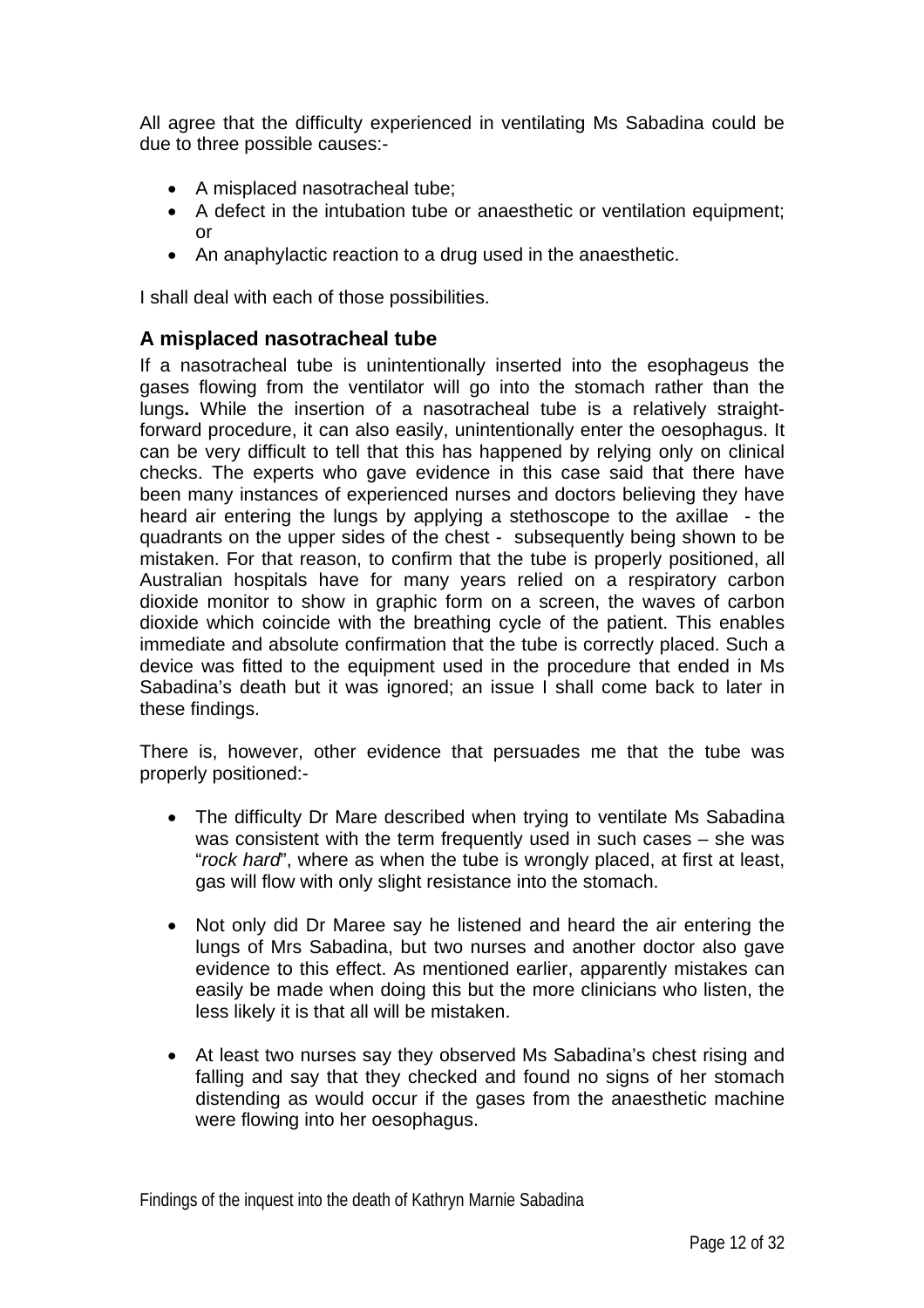- Dr Maree says he checked the position of the tube as he inserted it into Ms Sabadina's larynx by watching it with a laryngoscope – a device that is put in the patient's mouth and enables the user to look down the throat. Dr Maree says he saw the tube go between the vocal cords which excludes the possibility of the tube going into the oesophageus.
- When the difficulties in ventilating Ms Sabadina were first encountered Dr Maree says he again inserted the laryngoscope and visually confirmed the correct placement of the tube.
- When Dr Maree took the unusual step of disconnecting the line running from the endrotracheal tube to the ventilator and put it to his mouth, he says he could see Ms Sabadina's chest rising as he exhaled and when he took the tube from his mouth after each breath he could feel expired air returning through the tube as her chest fell.

I therefore dismiss the misplacement of the nasotracheal tube as the cause of the hypoxia.

#### **A defect in the endotracheal tube or anaesthetic machine or ventilator**

A number of witnesses described how problems relating to the tube used to intubate Ms Sabadina or the way the tube performed could have compromised attempts to effectively ventilate her. I shall deal with each of those possibilities:-

- The possibility that it may have been defective before it was used is able to be discounted as a result of the evidence of Dr Maree and Nurse Ward that they checked the tube before commencing the procedure.
- It was also necessary to consider whether the tube could have become blocked during insertion by, for example, nasal polyps or mucus in Ms Sabadina's throat being forced into the distal end of the tube. I am satisfied that these possibilities can be rejected on the basis of the evidence of a number of witnesses that after the tube was removed, it was checked and found to be free of any obstruction.
- A third possibility is that the cuff which is attached to the tube near its distal end and is inflated to fill the space between the outside of the tube and the inside of the patient's trachea may have prolapsed over the end of the tube blocking it. Dr Callanan conceded that this can happen but says that the effect of this malfunction is discernable by what he described as "*a ball valve effect*" whereby air can flow into the lungs but the tube becomes blocked when the positive pressure of the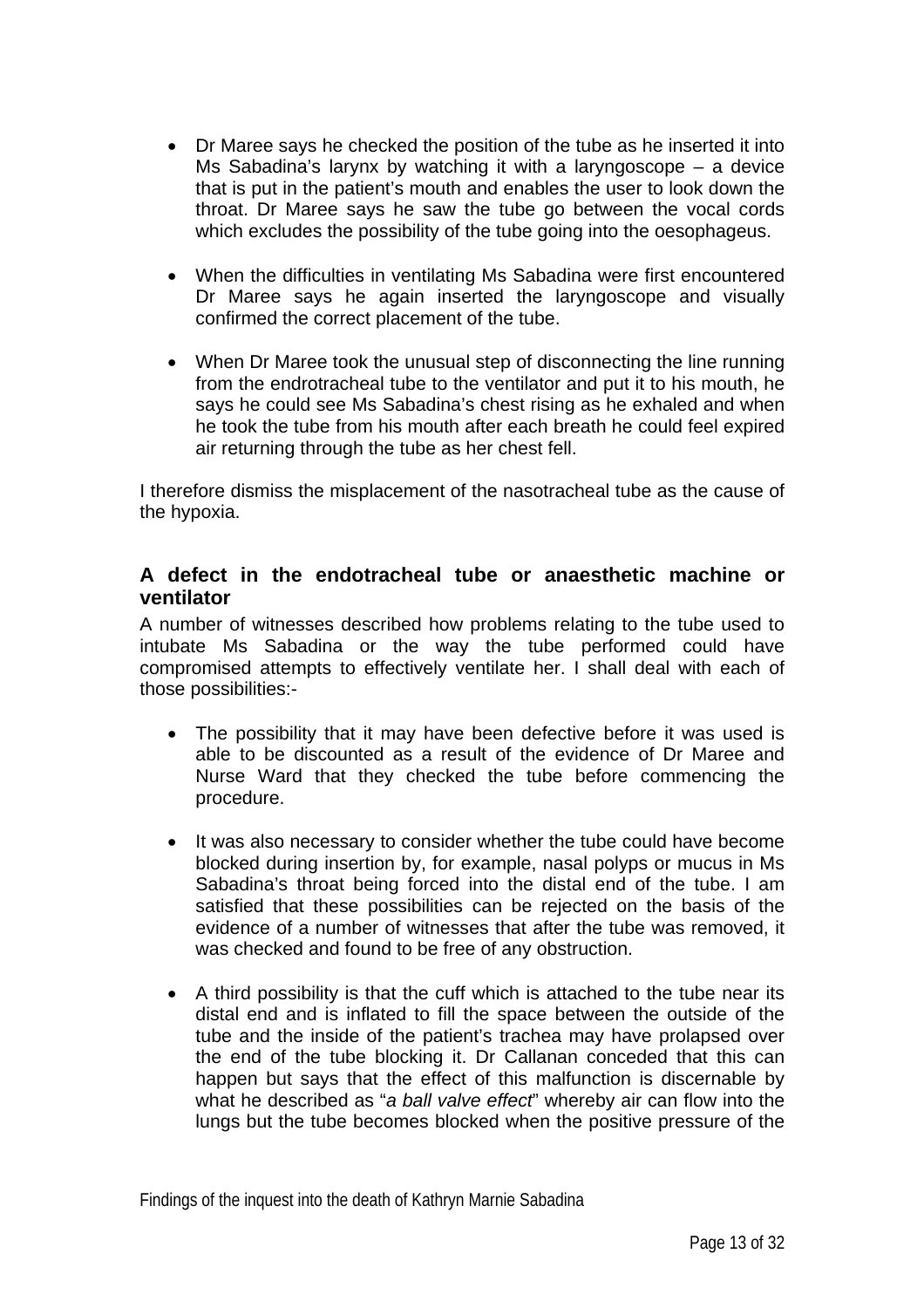ventilator ceases and the air is being expelled. Dr Callanan was certain that it quickly becomes readily apparent when this is occurring and it does not fit with what was experienced in this case. I consider it can be discounted.

• Another possibility is that the tube can become kinked in the patient's throat and thus prevent the easy entry or egress of air. In Dr Callanan's opinion this no longer happens since plastic tubes have replaced red rubber. Dr Mackay was not so confident that this could never happen. However, in view of the evidence that a reasonable air flow was eventually established I consider that it is unlikely that it explains the initial inability to ventilate Ms Sabadina.

Another technical difficulty that needs to be considered is the possible malfunctioning of the anaesthetic equipment. Dr Maree, for example, at first considered the patient's falling heart rate and oxygen saturation level could be a baseless artefact of a defective pulse oximeter and he ordered another be brought into the operating theatre. The new machine failed to record any levels, because, I believe, the original meter was functioning correctly and by the time the next machine was retrieved and fitted to the patient she had already fallen into a dangerous hypoxic state rendering her blood pressure so low that her pulse could not be measured by this machine.

Dr Simpson, when he was called for advice part way through the emergency, queried whether the flow of oxygen from the anaesthetic machine was functioning correctly. He suggested that another source of oxygen be utilized. This was done with no resulting improvement in the patient's condition. However, by this stage the patient had arrested, so even if poor oxygen flow from the original equipment had been a factor, little improvement could be expected as a result of introducing the alternative oxygen source at this stage.

In any event, immediately after the death of Ms Sabadina, the anaesthetic equipment was quarantined and two days later it was tested by expert technicians from Biomedical Technology Services, a service unit of Queensland Health Pathology and Scientific Services. To reduce any perception that the responsibility of staff from this unit to service and maintain the equipment could make their review of it post incident less than impartial, technicians from Brisbane, who had no previous involvement with the equipment, examined it. Their tests, which are detailed in exhibit 19, found no evidence of any malfunctioning. All of the equipment was certified as being fit for clinical use.

In summary, I am unable to completely discount the possibility that the nasotracheal tube may have kinked and restricted air flow. However, I consider the likelihood of that occurring to be so low that, having regard to the other more likely possibility discussed below, I am comfortable discounting it as an explanation of the chain of events that followed the induction of Ms Sabadina and led to her death.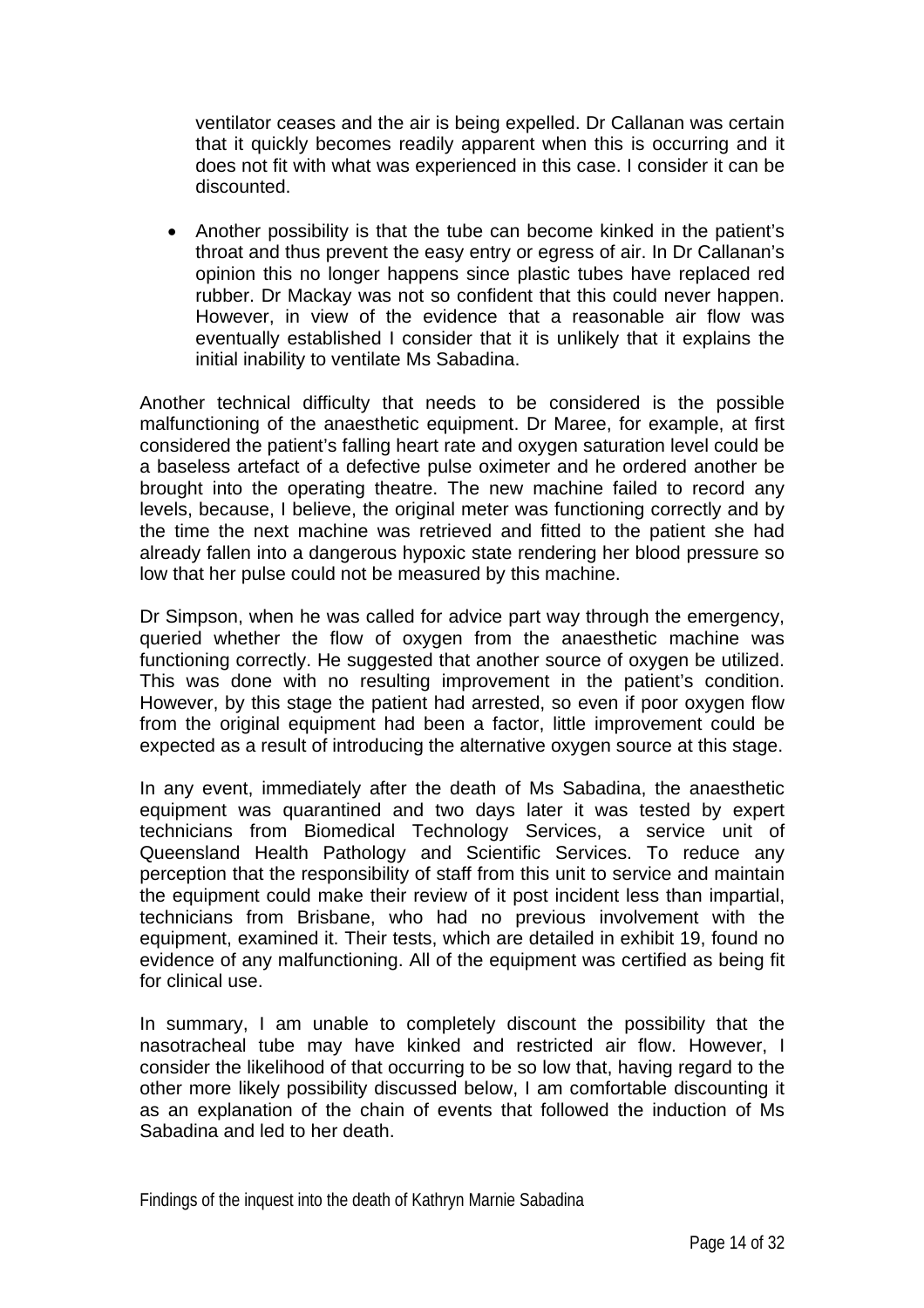### **An anaphylactic reaction to the anaesthetic**

*"An anaphylactic reaction or anaphylaxis is an exaggerated immunological response to a substance to which an individual has become sensitised. ….* 

*Any drug can potentially cause an allergic reaction but agents used in anaesthetic practice that have been implicated in producing anaphylactic reactions include Thiopentone, suxamethonium (and) non-depolarising muscle relaxants…"* 

#### *… Clinical presentation of anaphylaxis*

*The commonest features are cardiovascular. Not all signs occur in every patient - one feature may be more obvious than others. Reactions range from minor to life-threatening. An awake patient will have a range of symptoms, but the diagnosis is more difficult in an anaesthetised patient.* 

*Suspect anaphylaxis in an anaesthetised patient who suddenly becomes hypotensive or develops bronchospasm, particularly if this follows administration of a drug or fluid.* 

- *Cardiovascular. Hypotension and cardiovascular collapse. Tachycardia, arrhythmias, ECG may show ischaemic changes. Cardiac arrest.*
- *Respiratory System. Oedema of the glottis, tongue and airway structures may cause stridor and airway obstruction. Bronchospasm may be severe.*
- *Cutaneous. Flushing, erythema, urticaria*

These observations are quoted from an advisory notice posted on the web site of World Anaesthesia & the World Federation of Societies of Anaesthesiologists in 2000 entitled *Update in Anaesthesia, Practical Procedures, Anaphylaxis.* The full text of the advisory is contained in exhibit 25(1). I am grateful to Dr Mackay for drawing the material to the court's attention.

Each of the experts who gave evidence expressed opinions consistent with the excerpts that I have just quoted.

Applying those views to this case I note that the difficulty in ventilating the patient was experienced very soon after the anaesthetic agents, including suxamethonium was given. Such a reaction is consistent with bronchospasm – the involuntary contracting of the smooth muscles of the bronchial walls blocking the airways.

Although there is no record of tachycardia in this case as is usual when anaphylaxis occurs, this symptom may have only been brief and unnoticed in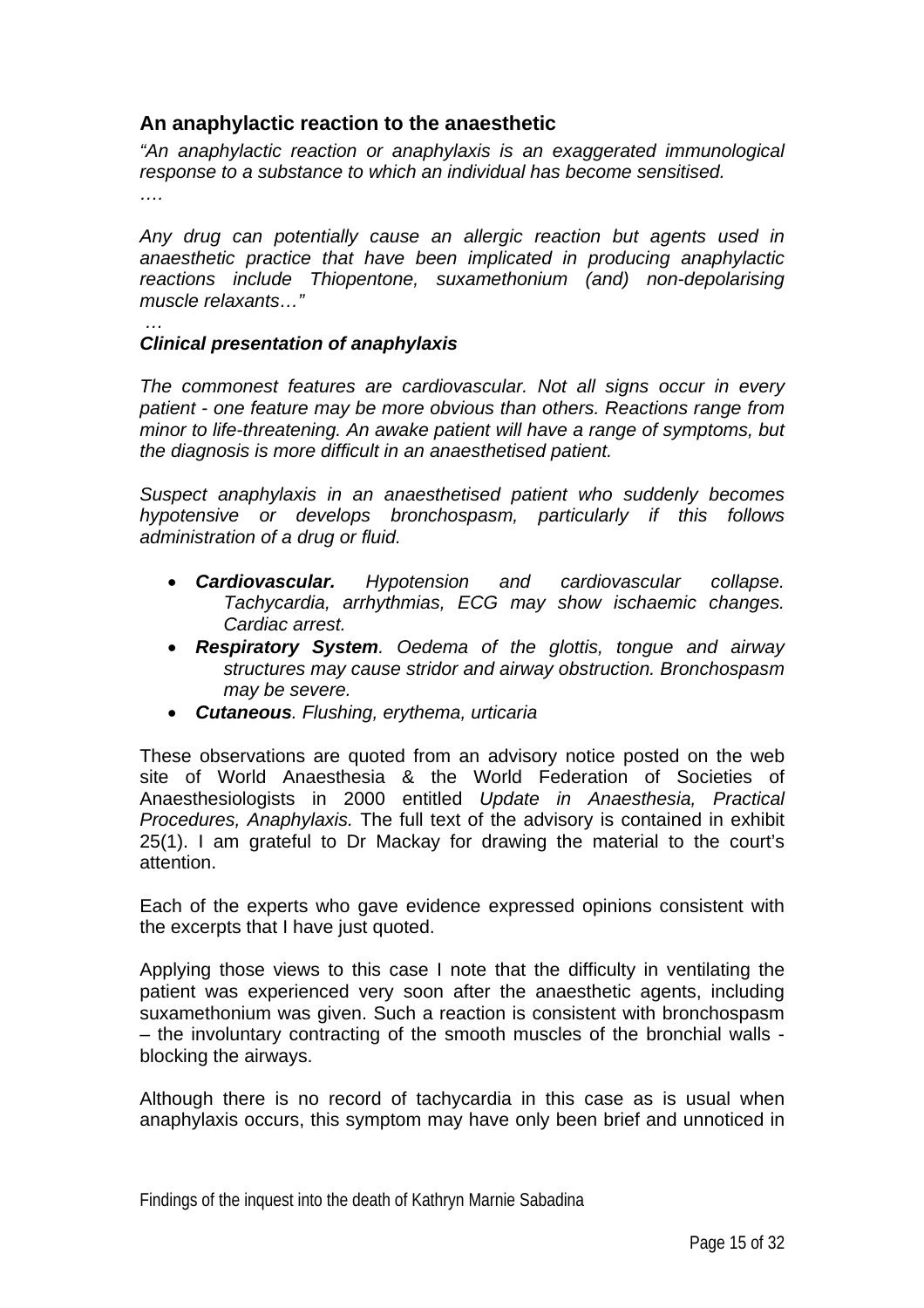the stressful situation created when ventilation could not be achieved. The deprivation of oxygen then caused the blood pressure and heart rate to plummet.

It is perhaps surprising that the cardiac arrest did not occur until approximately 30 minutes after induction but it may be that the adrenaline given to the patient had some effect in stimulating the heart although ultimately it failed to save her.

It is also relevant that two of the nurses noticed reddening of the skin of Ms Sabadina consistent with urticaria. Dr Manderson did not see any such rash when he was directed by Dr Simpson to look for it, but according to Dr Callanan, the reddening caused by anaphylaxis is transient and it would not be surprising if it were gone when Dr Manderson saw Ms Sabadina some 30 minutes after she was first induced.

The oedema of the aryepiglottic folds found at autopsy are also evidence of an allergic reaction.

Ms Sabadina had undergone medical procedures before that would almost certainly have involved her being given the same or similar drugs as were used in this case. The absence of any detected, adverse reaction in those cases was appropriately considered by Dr Maree when he decided it was safe for him to proceed. Unfortunately, although an earlier, adverse reaction can provide a warning to avoid the future use of particular anaesthetic agents, it is also the case that the previous apparently uneventful exposure can contribute to the development of sensitivity to the drugs that can then result in a subsequent fatal allergic reaction.

Having regard to these matters and the exclusion of other possible causes of the death as outlined earlier in these reasons, I am satisfied that anaphylaxis was the dominant cause of Ms Sabadina's death. I accept the evidence of Dr Ansford and Dr Callanan that the coronary atherosclerosis found at autopsy was an underlying condition that could have contributed to cardiac arrest when her cardio-respiratory system was compromised by the anaphylaxis. The low blood pressure and the poor oxygenation would have impaired the ability of the heart to cope with the stenosis presented by the atheroma. I do not accept that it was an independent cause of the death – that is, I consider that without the anaphylaxis the coronary atherosclerosis would not have caused Ms Sabadina's death on the day of this procedure.

## *Findings required by s43(2)*

I am required to find, so far as has been proved, who the deceased was and when, where and how she came by her death. As mentioned earlier, these are not criminal proceedings and I am therefore to apply the civil standard of proof when considering these issues.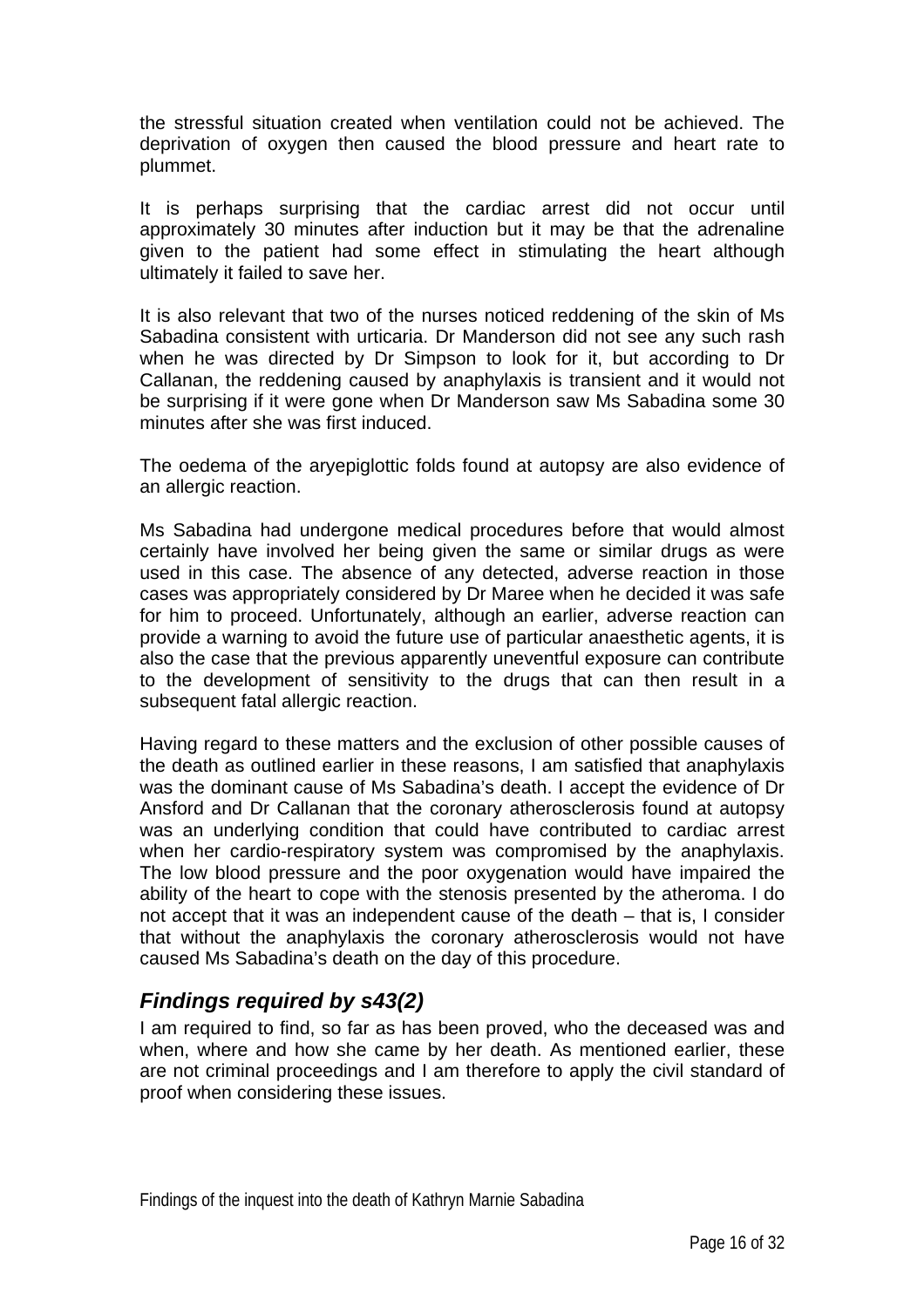As a result of considering all of the material contained in the exhibits and the evidence given by the witnesses I am able to make the following findings.

**Identity of the deceased** – The deceased was Kathryn Marnie Sabadina

**Place of death** – Ms Sabadina died in the operating theatre at the Charters Towers Public Hospital

*Date of death* – She died on 17 December 2000.

**Cause of death** – Ms Sabadina died as a result of an anaphylactic reaction to an anaesthetic drug. Coronary atherosclerosis was an underlying condition that contributed to the anaphylaxis having a fatal outcome.

### *The committal question*

#### **The Criminal Code provisions concerning deaths in a medical setting**

I am required by s43(2)(b) to find whether anyone should be charged with murder or manslaughter as a result of the death.

The Criminal Code in s291 provides that it is unlawful to kill anybody unless it is authorised, justified or excused by law. Such killings are either murder or manslaughter.

There is no evidence suggesting Dr Maree deliberately set out to harm Ms Sabadina. On the contrary, it is apparent that he agreed to administer the anaesthetic needed to enable her tooth to be extracted after being persuaded by her dentist that the procedure was urgently needed. In my view that excludes the possibility that he could be guilty of murder, which, in so far as is relevant to this case, requires proof that the accused intended to cause death or grievous bodily harm.<sup>9</sup>

Any person who unlawfully kills another in circumstances which do not constitute murder is quilty of manslaughter.<sup>10</sup>

There is no doubt that Ms Sabadina died while under the effects of an anaesthetic administered by Dr Maree, but does that mean he caused the death and can be held criminally responsible for it?

Section 288 of the Code needs to be considered when addressing that question. In so far as is relevant to this case it provides:-

*It is the duty of every person who…undertakes to administer surgical or medical treatment to any other person,… to have reasonable skill and* 

 $^9$  s302(1)(a)

 $10$  s 303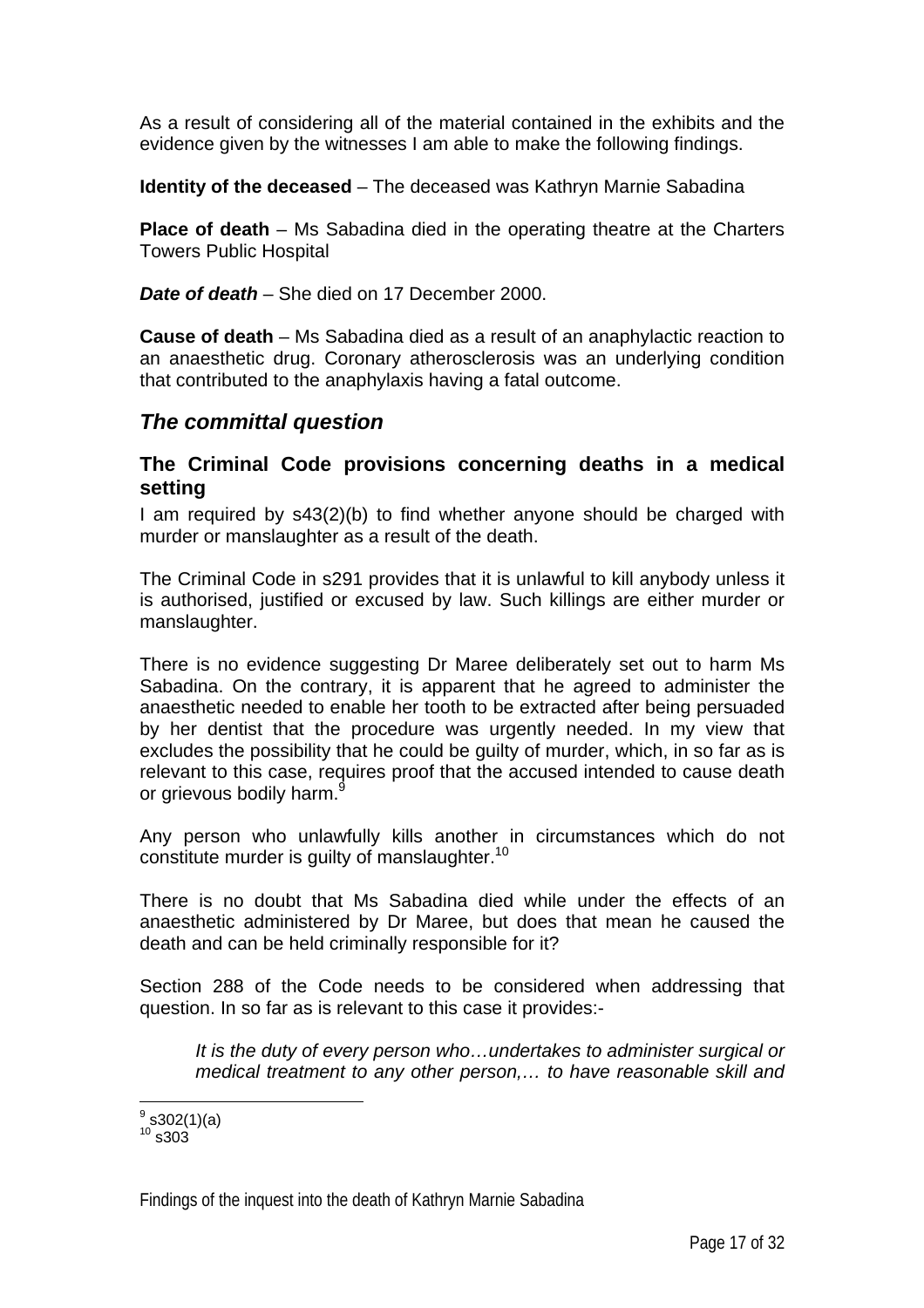*to use reasonable care in doing such act, and the person is held to have caused any consequences which result to the life or health of any person by reason of any omission to observe or perform that duty.* 

That raises two further questions for consideration; did Dr Maree have reasonable skill and use reasonable care? If the answer to either of those questions is "no", I would then have to consider whether the death of Ms Sabadina resulted from such failure.

### **The skill and care of Dr Maree**

In my view, having regard to the expert evidence given in this inquest concerning optimal anaesthetic practice, there is a significant body of evidence indicating that Dr Maree did not perform to the standard which could be reasonably expected of a medical practitioner administering a general anaesthetic. Without an opportunity to closely question Dr Maree as to how or why each of the aspects of his conduct which causes concern occurred, it is difficult to determine whether these apparent shortcomings were the result of ignorance – a lack of reasonable skill, or negligence - a lack of reasonable care. However, in my view nothing turns on that as any substandard practice which could amount to either failing can be considered without the need to specify into which category it falls.

In my view, the following aspects of Dr Maree's behaviour when attending to Ms Sabadina indicate that he did not have reasonable skill or did not exercise reasonable care during the procedure in question:-

- He did not perform a sufficiently comprehensive examination of the patient before administering the anaesthetic drugs.
- It seems he failed to ensure the patient had sufficient fluids from the outset, or as soon as it became apparent that anaphylaxis may be occurring. Dr Mackay said the patient would have needed many litres of intravenous fluid as soon as possible.
- He failed to regularly monitor the patient's blood pressure.
- He failed to give those staff sufficiently clear and definite instructions concerning the quantities of the drugs when they were suddenly required to prepare them.
- He did not know how to monitor the level of carbon dioxide in the exhaled breath of the patient. Difficulties he had experienced previously when administering anaesthetic with this equipment should have alerted him to his lack of a complete understanding of its operation and the dangers that posed.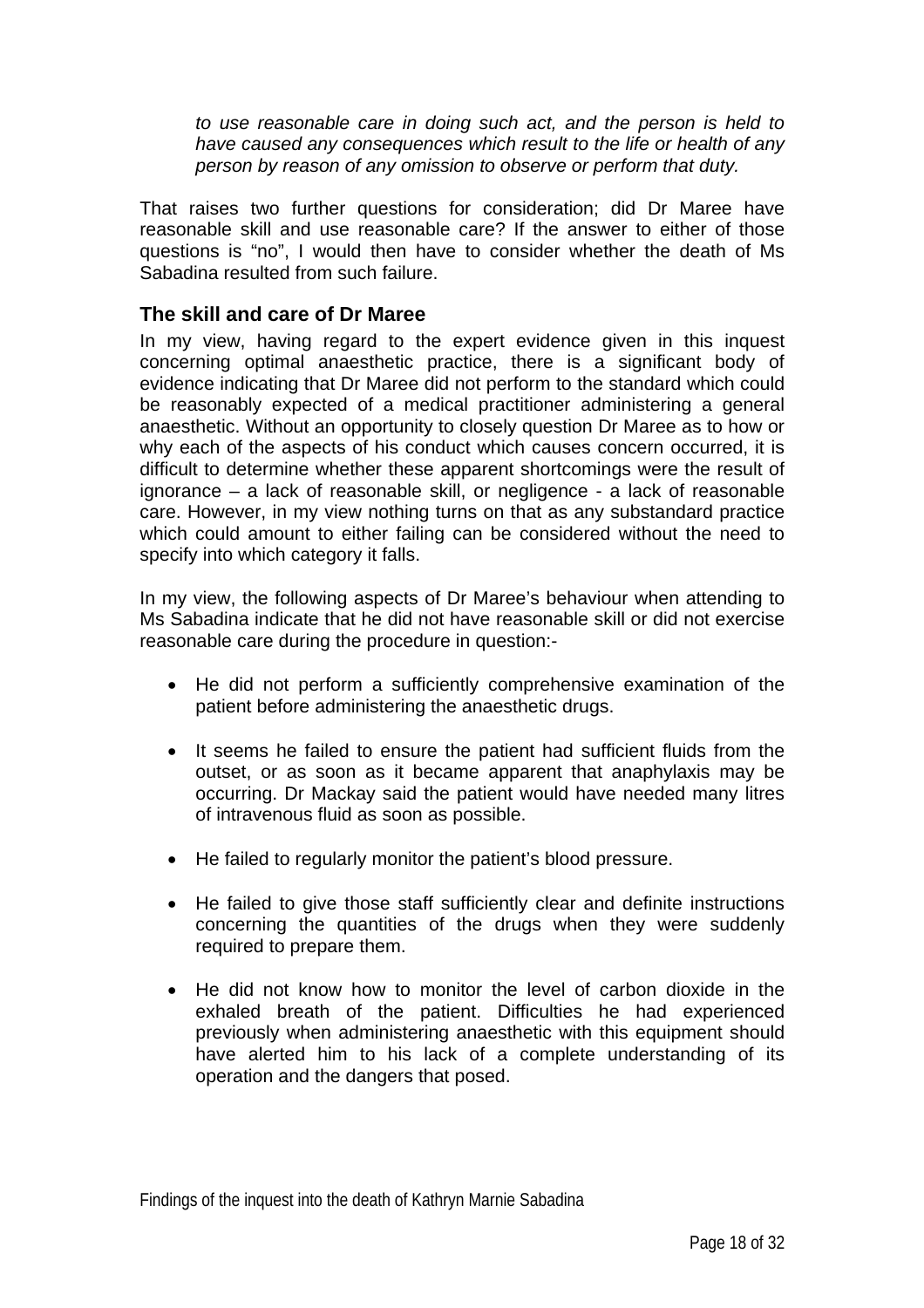- He did not recognise that he could immediately test the accuracy of the pulse oximeter readings indicating that an emergency situation was developing by merely clipping the lead to his finger or that of a nurse and instead wasted time in sending for another.
- He apparently did not recognise the symptoms of anaphylaxis as soon as could reasonably be expected and therefore failed to respond as quickly as could reasonably be expected.
- He administered Vecuronium, a relatively long lasting paralysing drug, when he could not have been sure that he had established an airway.
- He administered too small an amount of that drug to have any significant affect on the patient.
- Almost immediately after administering Vecuronium, he administered neostigmine and atropine to counteract the effects of the Vecuronium apparently unaware or not sufficiently caring that the countervailing properties of the neostigmine would not be effective for 20 to 25 minutes - far too late to assist the patient.
- Not only was the neostigmine unlikely to be of any benefit, it was a dangerous drug to administer to a patent suffering a low heart rate and falling blood pressure, even when accompanied by atropine.
- He failed to administer adrenaline sufficiently quickly to respond to the emergency.
- When it should have been apparent that the patient's low blood pressure and pulse rate would make the intravenous administration of adrenaline ineffective, he failed to take adequate steps to respond to this such as cardiac massage to ensure the adrenaline was circulated to the heart and bronchi. As Dr Mackay put it, "*you don't wait for the monitor to say asystole."11*
- He, without good reasons, disconnected the intubation tube from the oxygen supply and sought to ventilate the patient with his own expired breath containing only 14% oxygen when the patient desperately needed 100% oxygen.
- He did not, with sufficient urgency, summon assistance and instead waited nearly 30 minutes to call in another doctor whom he knew was readily available. The expert witnesses testified that Dr Mare should have done this as soon as it became apparent that something was amiss.

 $\overline{a}$ <sup>11</sup> transcript day 5 p111

Findings of the inquest into the death of Kathryn Marnie Sabadina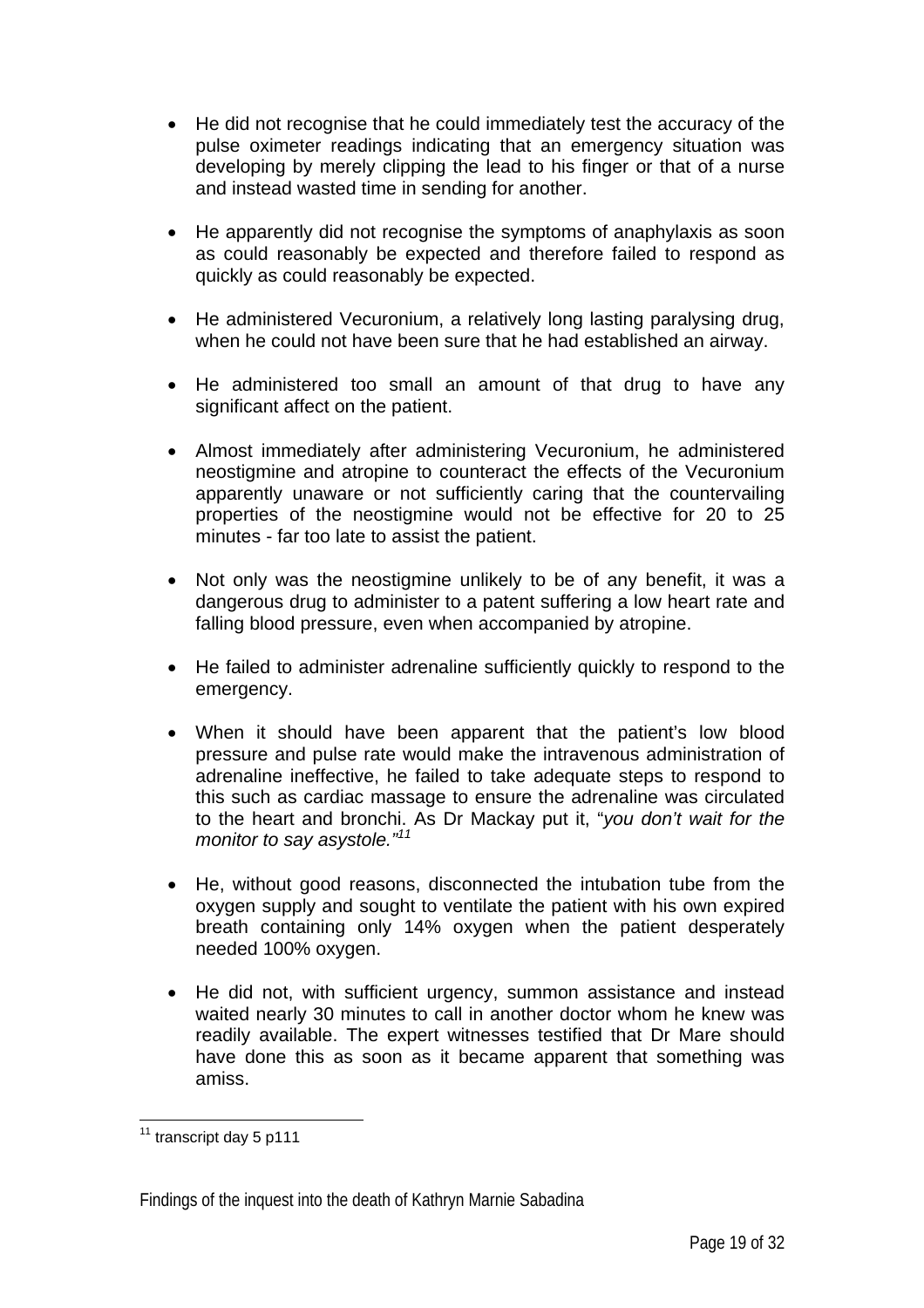• After attempts to resuscitate the patient were abandoned, Dr Maree failed to download from the anaesthetic machine the records that would have enabled a more accurate analysis of what had transpired during the procedure. Further, despite being advised to do so, he failed to ensure that a post mortem sample of blood was promptly taken to enable mast cell tryptase levels to be measured.

#### **The standard of skill and care required**

As I mentioned earlier, these criticisms of Dr Maree's conduct are based on evidence given by the various experts called at the inquest. Frequent attempts were made to have those experts distinguish between the optimal professional practice that one would expect of a specialist anaesthetist working in a modern metropolitan hospital with ready access to specialist colleagues and the conditions that prevailed in this case, namely a general practitioner operating in a country hospital with only a third year resident doctor to assist and other help available only by telephone. That is a difficult distinction to accurately delineate but one that is essential to the issue of whether Dr Maree should be charged with a criminal offence for the following reasons.

On their face, the words of s288 are redolent of civil negligence – *reasonable care, breach of duty* - but the courts have consistently and understandably held that to be criminally liable the prosecution needs to prove a more blameworthy departure from the expected standards than is required by a plaintiff seeking civil redress. The classic judicial articulation of this difference is found in *R v Bateman* 12 where Hewart LCJ said:-

*In explaining to juries the test which they should apply to determine whether the negligence in the particular case amounted or did not amount to a crime, judges have used many epithets, such as "culpable", "criminal", "gross", "wicked", "clear", "complete". But, whatever epithet be used, and whether an epithet be used or not, in order to establish criminal liability the facts must be such that, in the opinion of the jury, the negligence of the accused went beyond a mere matter of compensation between subjects and showed such disregard for the life and safety of others as to amount to a crime against the State and conduct deserving punishment … It is desirable that, as far as possible, the explanation of criminal negligence to a jury should not be a mere question of epithets. It is in a sense a question of degree and it is for the jury to draw the line, but there is a difference in kind between the negligence which gives a right to compensation and the negligence which is a crime* 

 $\overline{a}$ <sup>12</sup> *R v Bateman* (1925) 94 LJKB 791; [1925] All ER Rep 45; (1925) 19 Cr App R 8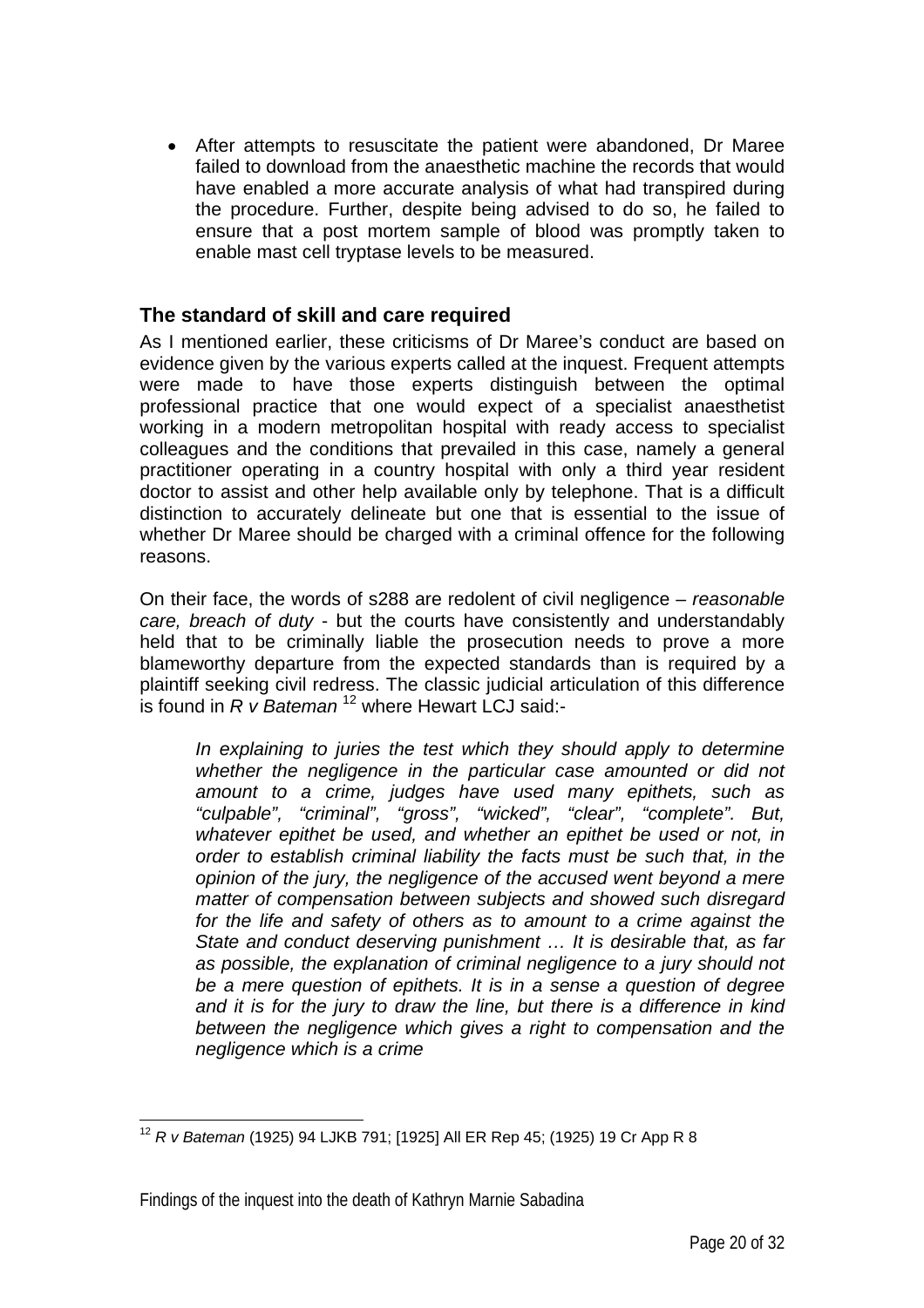Of course, as that quotation makes clear, it is not the role of the judge or a coroner to decide whether any alleged breach of duty is sufficiently culpable to amount to a criminal offence; that is a matter for a jury. A coroner must consider such allegations in a similar manner to a magistrate presiding over a committal hearing and simply rule whether a properly instructed jury could convict.13 However, before considering that issue I also need to determine whether there is a sufficient causal link between any breach of duty allegedly committed by Dr Maree and the death of Ms Sabadina. The fact that a lack of skill or a failure to exercise due care may be able to be proven in relation to some aspects of Dr Maree's conduct does not necessarily warrant him being charged with Ms Sabadina's death. The prosecution would also need to prove that the breach of duty was directly responsible for the death, that she died, as the section says, "*by reason of any omission*." To take one example from the above listed concerns, while the failure to download data from the anaesthetic machine may be something that a reasonably careful doctor would not do, obviously that failure did not in anyway contribute to the fatal outcome.

I have found that her death was caused by anaphylaxis. There is no suggestion that any substandard care or practice by Dr Maree caused that reaction to occur or that he should have taken any precautions other than those that he did to determine whether it was likely to occur. While the literature refers to the use of skin prick tests as a possible way to assess a person's susceptibility to anaphylaxis, I accept Dr Callanan's evidence that to routinely test a patient in this way before administering anaesthetic when the patient has no history of previous difficulties is unwarranted on account of the very low rates of such adverse reactions.<sup>14</sup> Further it seems that the results of these tests are difficult to interpret and are not validated for some drugs.<sup>15</sup>

In this case the issue of causation can probably best be considered by asking whether the death of Ms Sabadina was reasonably preventable. Was there something or things that Dr Maree could reasonably have been expected to do or not do, that would have resulted in Ms Sabadina surviving.

Therefore the only issues to be determined are, when the allergic reaction occurred, was there anything Dr Maree could have done to avert its fatal consequences and, if so, was his failure to take that remedial action so grossly negligent or unskilful as to amount to a crime.

 $\overline{a}$ <sup>13</sup> *Short v Davey* [1980]Qd R 412

<sup>14</sup> exhibit 25 (1) Laxenaire M. C. and Mertes P. M., 2001 ,*Anaphylaxis during anaesthesia. Results of a two year survey in France,* Vol 87, British Journal of Anaesthesia p2 – between 1 in 10,000 and 1 in 20,000 and this includes all adverse reaction a small proportion of which are fatal.

<sup>&</sup>lt;sup>15</sup> See exhibit 25 (i) The Association of Anaesthetists of Great Britain and Ireland and the British Society of Allergy and Clinical Immunology, 2003, *Suspected Anaphylactic Reactions Associated with Anaesthesia,* London, p16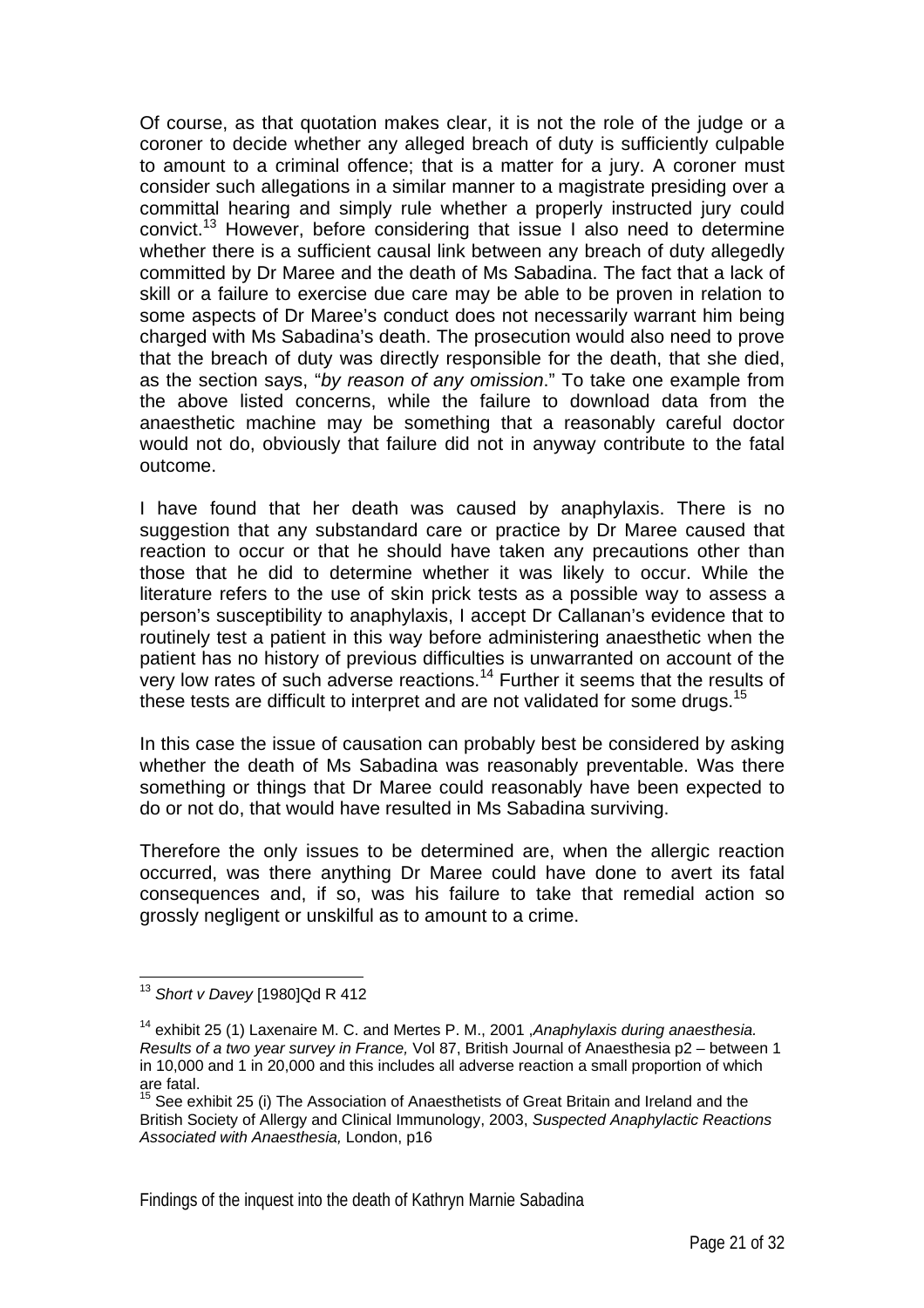The "*Update in Anaesthesia*" quoted at length above gives guidance as to how a clinician should respond to an allergic reaction. Under the heading *"Immediate Treatment of a Severe Reaction"* it makes the following recommendations

- *Stop administration of the causal agent and call for help.*
- *Follow the ABC of resuscitation.*
- *Adrenaline is the most useful drug for treating anaphylaxis as it is effective in bronchospasm and cardiovascular collapse.*

The advisory note then gives detailed information on how to respond to each of the bodily systems impacted by anaphylaxis.

#### *Airway and Adrenaline*

- *Maintain airway and administer 100% oxygen*.
- *Adrenaline. If i/v access available give 1:10,000 adrenaline in 0.5-1ml increments, repeated as required. Alternatively give i/m 0.5 - 1mg (0.5 - 1ml of 1: 1000 solution) repeated each 10 minutes as required.*

#### *Breathing*

- *Ensure adequate breathing. Intubation and ventilation may be required.*
- *Adrenaline will treat bronchospasm and swelling of the upper airway.*
- *Nebulised bronchodilators (e.g. 5mg salbutamol) or i/v aminophylline may be required if bronchospasm is refractory (loading dose of 5mg/kg followed by 0.5mg/kg/hour).*

#### *Circulation*

- *Assess the circulation. Start CPR if cardiac arrest has occurred.*
- *Adrenaline is the most effective treatment for severe hypotension*
- *Insert 1 or 2 large bore i/v cannulae and rapidly infuse normal saline. Colloid may be used (unless it is thought to be the source of the reaction).*
- *Venous return may be aided by lifting the patient's legs or tilting the patient head down.*
- *If the patient remains haemodynamically unstable after fluids and adrenaline give further doses of adrenaline or an intravenous infusion (5mg in 50mls saline or dextrose 5% through a syringe pump, or 5mg in 500mls saline or dextrose 5% given slowly by infusion). Uncontrolled intravenous boluses of adrenaline can cause dangerous surges in blood pressure and arrhythmias. Give the drug carefully, observing the response and repeating when required. Try to monitor the ECG, blood pressure and pulse oximetry.16*

It is apparent from the summary of the evidence set out earlier in these findings that Dr Marree implemented most, but not all, of these strategies. It

 $\overline{a}$  $16$  exhibit 25(1) p3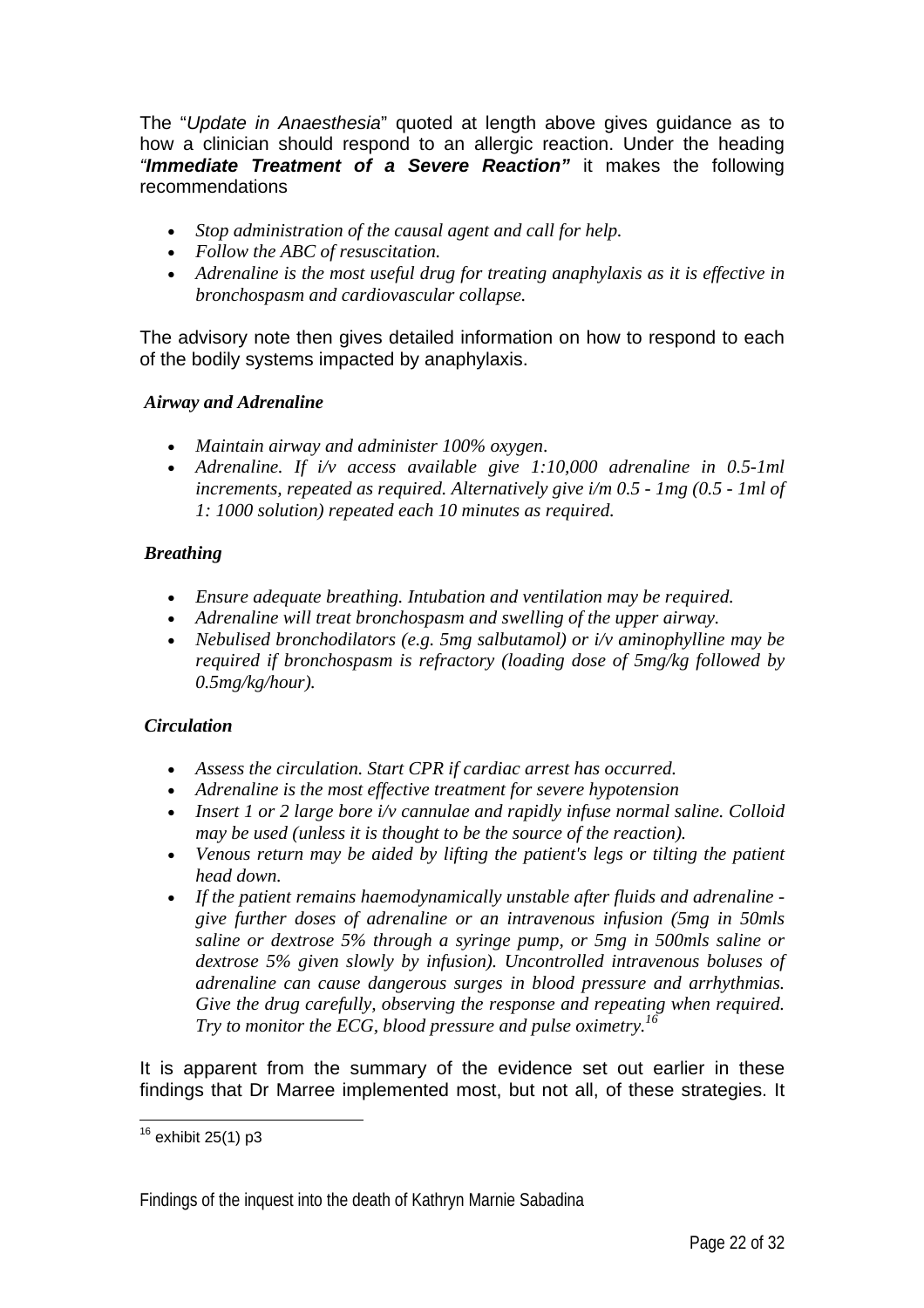seems likely that the adverse reaction was to suxamethonium and only one dose of this was administered. As soon as he suspected anaphylaxis, Dr Maree turned off the anaesthetic gas and switched to pure oxygen. As has been mentioned he administered Vecuronium and that has been criticised by all of the experts who gave evidence at the inquest but none of them suggested it would have exacerbated the allergic reaction and indeed Dr Callanan expressly rejected this possibility. Dr Maree did administer numerous doses of adrenaline and, after prompting from Dr Simpson had a bag of Hartmann's fluid put up. Although the evidence is a little unclear it seems that no fluid infusions were given prior to this, which was a long time after the reaction first occurred. If this could be proven, it was a major mistake but as I say, the evidence is unclear on this point. Consistent with the protocol quoted above; when asystole was observed he commenced and continued appropriate resuscitation procedures.

Dr Callanan testified that Dr Maree should have recognised sooner that Ms Sabadina was suffering an anaphylactic reaction and responded accordingly. He also conceded however, that he could not be certain that this would have saved Ms Sabadina. The outcome, he said, was *"(P)ure speculation, it may have made no difference but it might have made a difference*."17Dr Mackay said that he should have initiated heart massage to circulate the adrenalin and both say he should have called for assistance sooner than he did. Dr Mackay also said however, "*I think it's likely that there would have been a better outcome but I couldn't say with certainty because I do know that anaphylaxis to suxamethonium is one of the more severe episodes that we meet."18*

I accept their evidence. Dr Maree did not act to the highest standards that a specialist anaesthetist would have been expected to achieve but that does not mean that he was criminally negligent or that he caused the death. The prosecution would have to prove that had he achieved this high standard, Ms Sabadina would have lived. Dr Callanan gave evidence that once the reaction commenced, even if a specialist anaesthetist had been in attendance she may well have died. No doubt such expert treatment would have given her a better chance, made it more likely that she might have survived, but in criminal proceedings, that is not sufficient to prove that Dr Maree caused the death. Were Dr Maree charged with Ms Sabadina's death, the Crown would need to prove, beyond reasonable doubt, that his conduct was so grossly negligent as to amount to a crime and that had he taken the extra steps referred to above she would have lived. I do not consider that they could satisfy a properly instructed a jury of these matters.

Accordingly I find that no one should be committed for trail in connection with the death.

 $\overline{a}$ 

 $^{17}$  transcript day 5 p 93<br> $^{18}$  transcript day 5 p126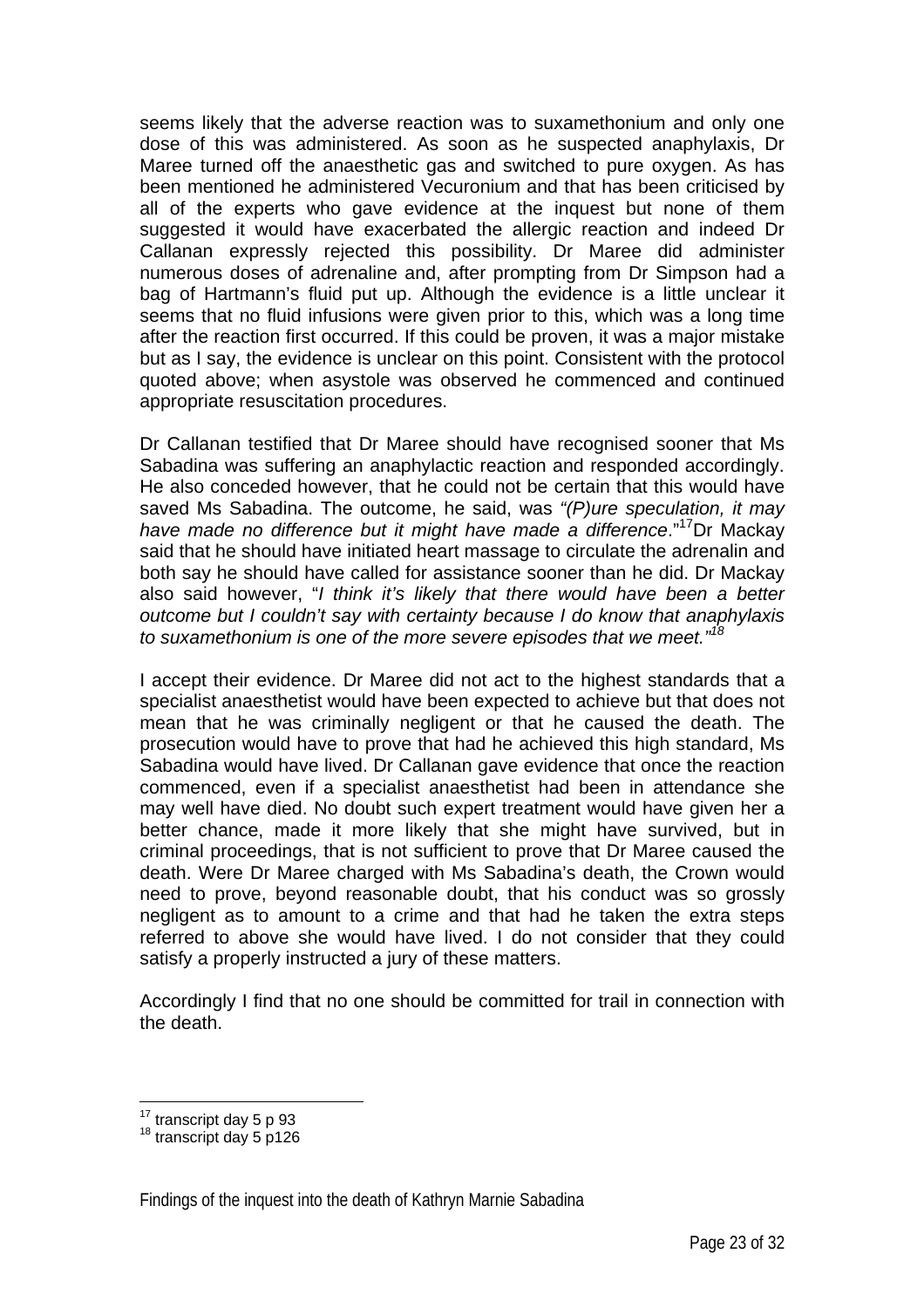### *Issues of concern*

Although I have found that that Dr Maree should not face criminal charges in connection with the death of Ms Sabadina that does no mean I consider he was competent to safely carry out the duties of the position he held. Some of the numerous failings that I have listed above could easily have resulted in the death of a patient. Therefore, unless the systematic deficiencies that allowed for the appointment of a doctor ill-equipped to hold such a responsible position are addressed, deaths in future are foreseeable.

I therefore consider it within the scope of the inquest to examine how Dr Maree came to be appointed Medical Superintendent of the Charters Towers Hospital and what action the relevant authorities took when his deficiencies became apparent.

### **The recruitment of Dr Maree**

The position of Medial Superintendent of the Charters Towers Hospital had been vacant since September 1999. Attempts to recruit an Australian trained and/or registered doctor to the position, which commenced in June 1999, were unsuccessful: indeed no applications were received. So, in May 2000, an international recruitment firm, which had previously acted for Queensland Health, was engaged. This firm nominated Dr Maree as a possible candidate and his contact details and curriculum vitae were supplied. The Queensland Health Area District Manger, Mr Peter Sladden then convened a selection panel consisting of himself, the Acting Medical Superintendent, Dr David Row, and the District Human Resource Manager, Mr Trevor Healy. The panel agreed that Dr Maree might be suitable for the position and he was interviewed by telephone. During the interview Dr Maree was asked (what the court was told were) some fairly simple clinical questions and to expand upon the description of his previous experience. The nature of the position was explained to him. He supplied two written references and Dr Row was commissioned to speak with the referees and report back to the panel.

Mr Sladden and Mr Healey say that at after the telephone interview, the panel discussed Dr Maree and they unanimously concluded that he was suitable for the position, subject to referee checks. Dr Row claims he had reservations about the extent and recency of some of Dr Maree's experience, that he was suspicious of his enthusiasm for management and, what Dr Row considered to be, Dr Maree's over confidence in his clinical abilities. Dr Row checked with one referee who was effusive in his praise for Dr Maree. This, he said made him suspicious of the referee's veracity and caused him to consider that contacting the other referee would be pointless. Dr Row says he continued to have misgivings about recruiting Dr Maree which he expressed to Mr Sladden but he says that he was overridden and his concerns were ignored. When giving evidence at the inquest, Dr Row says Mr Sladden told him that Dr Maree would be appointed despite Dr Row's concerns because Dr Maree was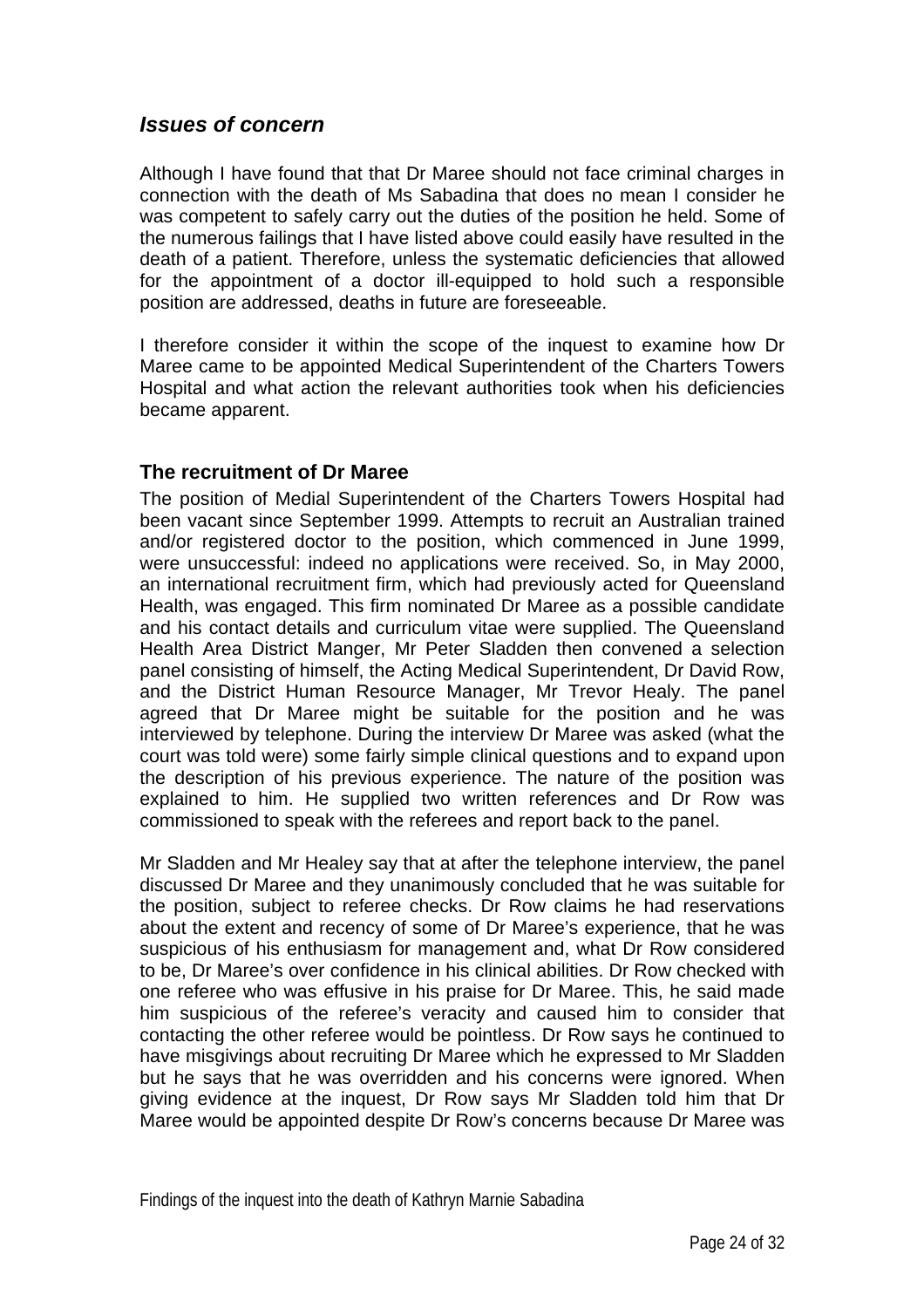cheap. Dr Row sought to explain this alleged comment by referring to another plan he was at the time apparently considering. This plan involved offering a permanent appointment to a senior medical officer who had recently been recruited on a temporary, short term contract and allowing Dr Row to continue to act as medical superintendent while the search for a permanent appointment continued. Dr Row believed this would involve paying a lump sum to the recruitment agency that had provided this other doctor and that it was this payment which Mr Sladden was seeking to avoid by insisting on Dr Maree being appointed. Mr Sladden and Mr Healy deny any such conversation took place and deny that the plan conceived by Dr Row would have been more expensive than recruiting Dr Maree. I accept their evidence and I reject Dr Row's claim that he was unduly pressured into agreeing with the appointment of Dr Maree. I think a more accurate account of Dr Row's expressed views at the time of Dr Maree's appointment can be found in his interview with Drs Johnson and Farlow in which he is paraphrased as saying, "*Dr Row acknowledges he provided advice to the District Manager at that point that Dr Maree did appear suitable for appointment. He expressed that he had some reservations at that stage, but that the appointment should proceed."*

Having rejected the allegation that the appointment of Dr Maree was compromised by inappropriate considerations does not mean that I consider that it was made in accordance with the policies that applied at the time. Those policies required the selection panel to weight selection criteria and to then score candidates against them. They required documentation that clearly explained the decision making process in a form that allowed it to be reviewed.<sup>19</sup> None of that happened in this case. The panel asked Dr Maree a few general questions about his knowledge and experience and recorded their deliberations in a page and a half of untidy notes. There was no signed recommendation and no written justification or explanation of the appointment. These shortcomings made it difficult for the inquest to assess whether a merit based selection process had in fact been employed.

The best the court could do in these circumstances was to rely on the opinion of Dr Johnson, a medical executive from Townsville General Hospital, who gave evidence about his investigation of the various allegations made against Dr Maree. Dr Johnson said that based on the curriculum vitae and the references he would have been prepared to employ Dr Maree as a medical superintendent and that subject to the process confirming the experience outlined in the application he would have had no concerns. Dr Farlow also said that had it not been for his experience on the credentialing committee, which has led him to be less accepting of claims made by some overseas applicants, he, too, would have considered Dr Maree a suitable candidate. *"I think their process of interview and referee checks was actually beyond reproach,"20* he said. Therefore, although it is easy to validly criticise the

 $\overline{a}$ 

<sup>&</sup>lt;sup>19</sup> see exhibit 48

<sup>&</sup>lt;sup>20</sup> transcript day 5 p49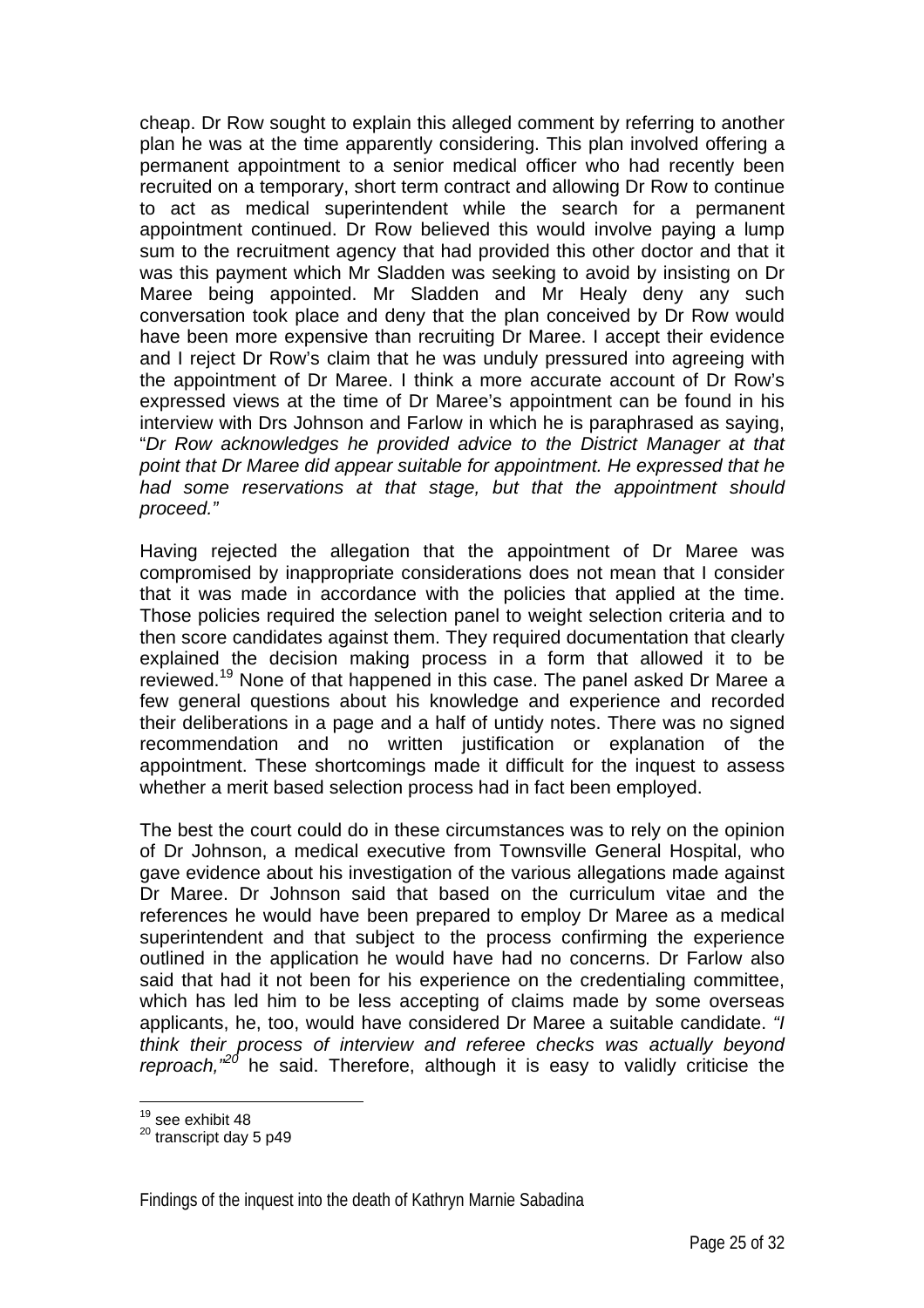process by which Dr Maree was chosen, the evidence suggests that the decision itself was not unreasonable. That assessment seems inconsistent with the evidence demonstrating that Dr Maree's clinical abilities were seriously inadequate. The resolution of this apparent conflict, in my view, lies in what happened, or did not happen, when Dr Maree came to Australia in August 2000.

#### **The induction/orientation of Dr Maree**

After Dr Maree arrived in Queensland, there were three processes that could have identified his shortcomings and provided an opportunity for them to be addressed – all failed.

Because he had secured a position with Queensland Health the Medical Board granted Dr Maree conditional registration. All that it required of him was proof that he had such qualifications as would entitle him to registration and to be satisfied that he complied with the provisions of the *Medical Act 1939*. The Board satisfied itself of these matters by having Dr Maree interviewed by a senior doctor from the Townville Hospital who then wrote to the Board certifying that Dr Maree met these conditions for registration. It seems this process did not involve any assessment of Dr Maree's suitability for the position he was about to fill nor any review of his level of competence.

The next opportunity for protective or remedial action came when Dr Maree attended at the Townville Hospital for a week in early September. In his statement, Mr Sladden says of that event, "*During the first week he attended orientation sessions at the Townsville Hospital.."* 21 However, Dr Callanan says that during this period Dr Maree really just met a few people who he could be expected to have contact with after he took up the position at Charters Towers. He did not even attend the anaesthetics department. Had he done so it would have been a simple matter to ensure that he was familiar with the machines that he would be working with in Charters Towers. If it became apparent that he was so unfamiliar with the equipment that he was unsafe, other more interventionist action could have been taken. None was. It was an opportunity lost.

The next procedure that should have acted to alert his superiors to Dr Maree's limitations was the privileging and credentialing system. The purpose of the credentials and clinical privileges process is said to be to ensure "*that only those practitioners who are appropriately qualified, trained and experienced undertake clinical care"<sup>22</sup>* in Queensland Health facilities. The process involves peer review by a committee of clinicians which assesses the doctor's credentials and makes decisions about what procedures he/she will be privileged to undertake.

 $\overline{a}$ 

<sup>&</sup>lt;sup>21</sup> exhibit 18 para 8<br><sup>22</sup> exhibit 39 p5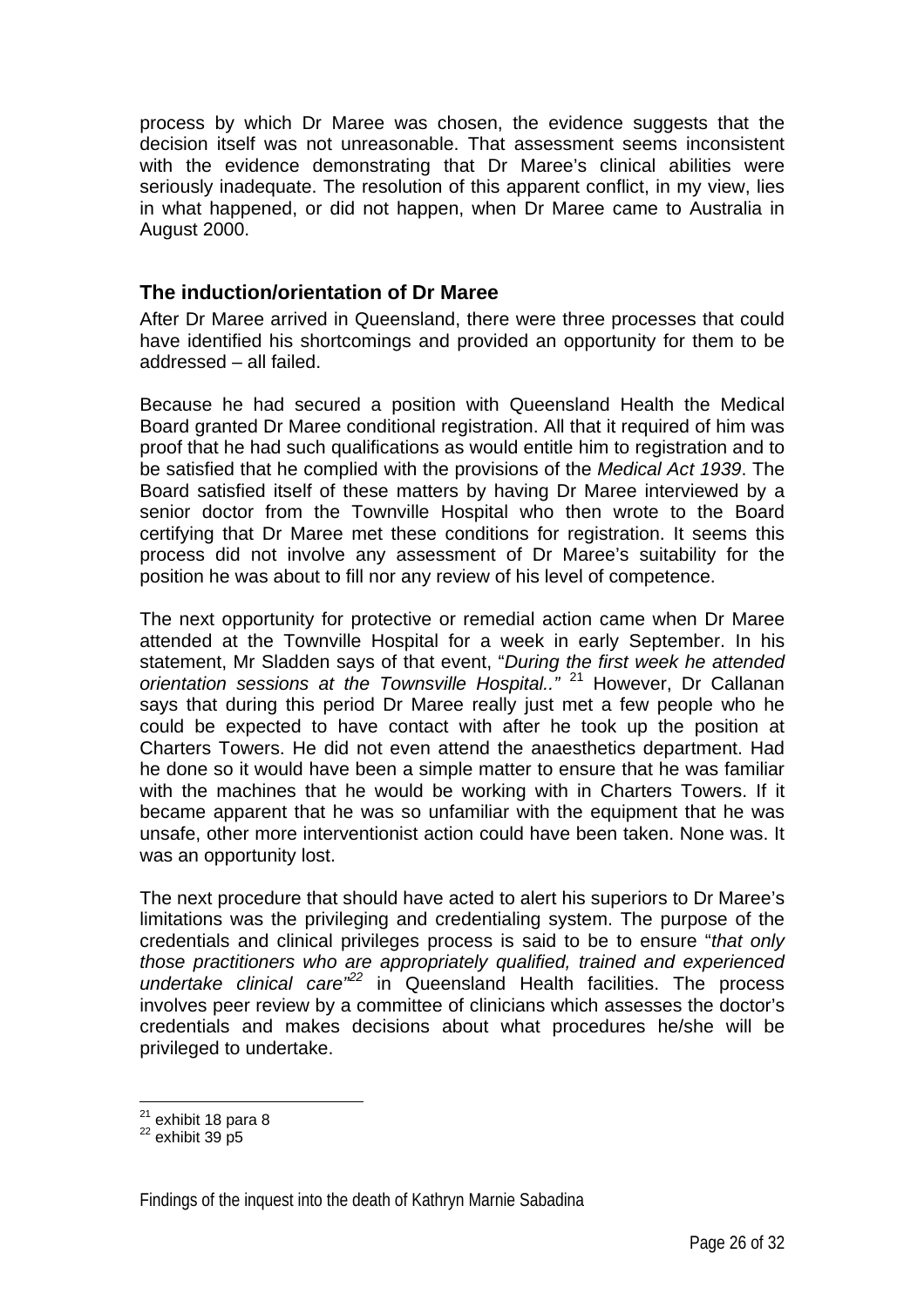When he took up the position at Charters Towers, Dr Maree was told that he would need to make application to have his credentials recognised and his privileges delineated but it never happened. In the meantime he operated on what have been referred to as "*implied privileges*" that accrued on account of his position. That may have been acceptable had Dr Maree been a junior doctor working under the close supervision of a more experienced practitioner. It was obviously problematic when he was the "boss" of the hospital and expected to give clinical leadership to the other two doctors employed there.

After being reminded of the need to do so, Dr Maree made application to the Privileges Committee on 8 December. He was suspended two days after Ms Sabadina's death and did not return to work before he resigned in April 2001. The process was therefore never completed.

It is apparent from this brief description of the application of these policies and practises to Dr Maree's case that they were totally inadequate to ensure the competence of someone who was placed unsupervised in a highly responsible position. It is ironic that the most telling condemnation of those processes came from Dr Maree himself when he wrote to the Queensland Health Northern Zone Manager in response to an invitation to show cause why disciplinary actions shouldn't be taken against him. He said:-

*The selection panel acted incompetently and Dr Row's behaviour is again shown to be questionable. I did not qualify for the position and should not have been granted clinical privileges. The orientation process I went through was very superficial and inadequate. Lastly it is the responsibility of Queensland Health to ensure appropriate candidates are placed in positions*. 23

Having reviewed all of the evidence it is difficult to disagree with his assessment.

#### **The response to Dr Maree's apparent shortcomings and the death of Ms Sabadina**

Dr Row returned from leave to Charters Towers on the day of Ms Sabadina's death. He had already composed a letter to Mr Sladden detailing numerous concerns he had about Dr Maree's practice. That letter is dated 17 December 2000. It makes reference to Ms Sabadina's death in a handwritten post script. The day after Ms Sabadina's death, Dr Row also wrote the Medical Board advising them of the death and requesting the Board review Dr Maree's registration. On 19 December 2000, the Board communicated with Queensland Health and was advised that Dr Row's numerous allegations were under investigation and that Dr Maree was to be suspended from practice.

 $\overline{a}$  $23$  Dr Maree's response Mr Mehan to Johnson and Barlow report at p53

Findings of the inquest into the death of Kathryn Marnie Sabadina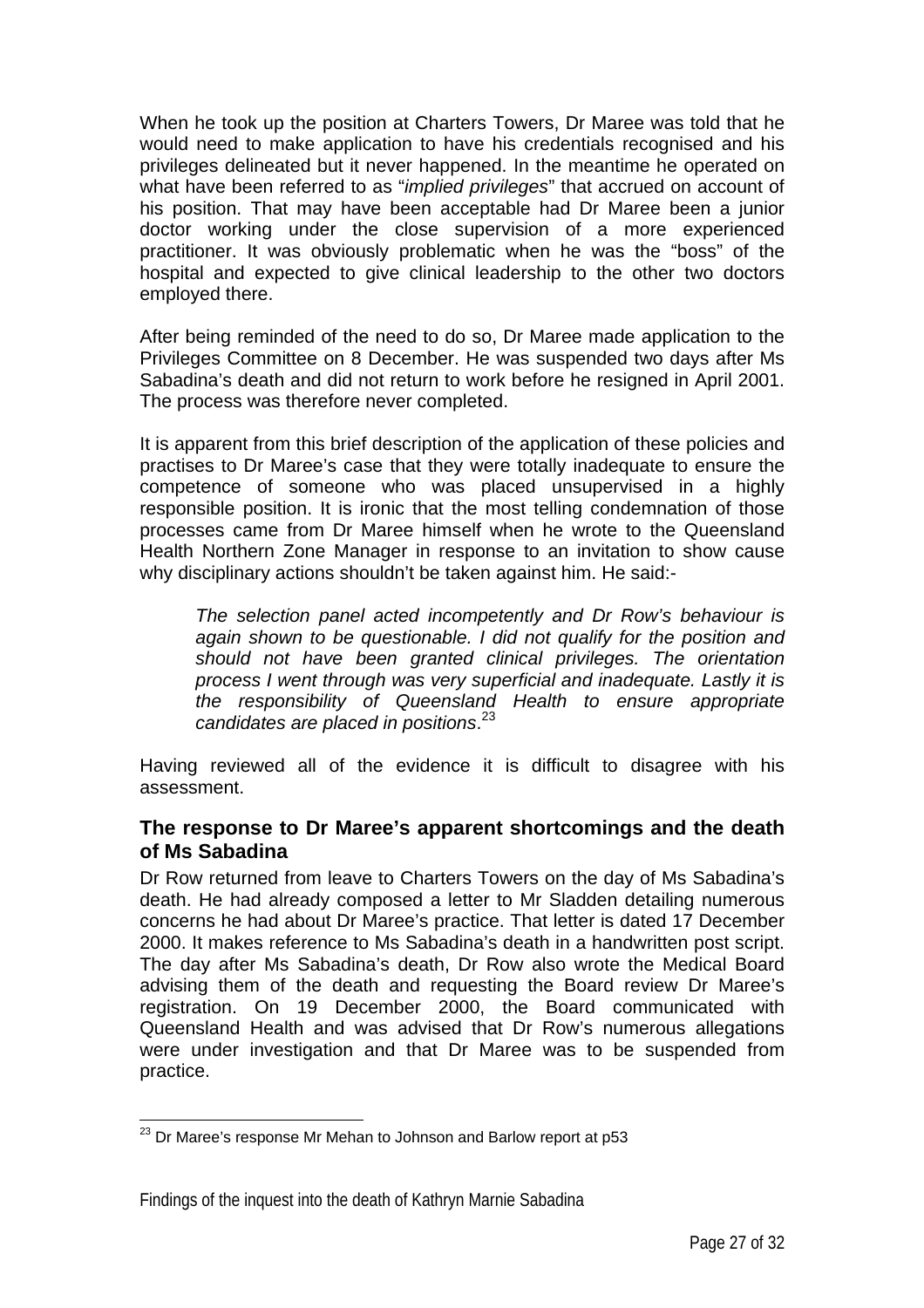As has been mentioned earlier, over the next two months, Drs Johnson and Farlow undertook a comprehensive investigation. Their report recommended disciplinary action be taken by Queensland Health and that the report be referred to the Medical Board.

On 23 February 2001 the Board was given a copy of the report. On 22 March the Board wrote to Dr Maree calling on him to show cause why his registration should not be suspended or his right to practice made subject to conditions. On 24 March he provided the Board with a copy of his response to the Johnson Barlow investigation report. On 27 March Dr Maree wrote to the Board advising of his intention to resign from Queensland Health and his intention not to practice medicine again in Australia.

On 6 April Dr Maree tendered his resignation effective from 17 April. This was conveyed to the Medical Board. On 27 November 2001 the Medical Board resolved to discontinue its investigation of Dr Maree's suitability for registration as he had resigned his position with Queensland Health which employment was a condition of his registration. The Board therefore made no finding in relation to the allegations against Dr Maree. The Board says it wrote to its equivalents in the other Australian states and New Zealand advising that Dr Maree was no longer registered to practice in Queensland. Dr Cohn, the current chair of the Board, told the inquest that the decision not to advise the home country of the doctor involved of the concerns about him was consistent with the Board's practice at the time but that now such advice would be given to any country in which it was thought the doctor in question might seek to practice.

When questioned at the inquest as to why the Board did not make a finding in relation to the allegations against Dr Maree, Dr Cohn, said that the decision was based on Dr Maree having left the country and was influenced by the fact that it had a large number of investigations to deal with at the time. She also said that the Board was waiting for other inquiries such as this inquest to be completed before taking action, to avoid parallel inquiries occurring.

In a submission by the solicitors for the Board, it was argued that no good purpose would have been served by the Board taking further action in this case as the most the Board could have done was to de-register Dr Maree and that had already happened as a result of his resignation. Further, they suggest that no disciplinary prosecution in the Health Practitioners Tribunal would have been likely to succeed in the absence of evidence of criminal negligence and as I have found such evidence is not available in connection with the death of Ms Sabandina, a disciplinary charge based on allegations of poor practice standards would not have succeeded. I shall respond to these submissions shortly.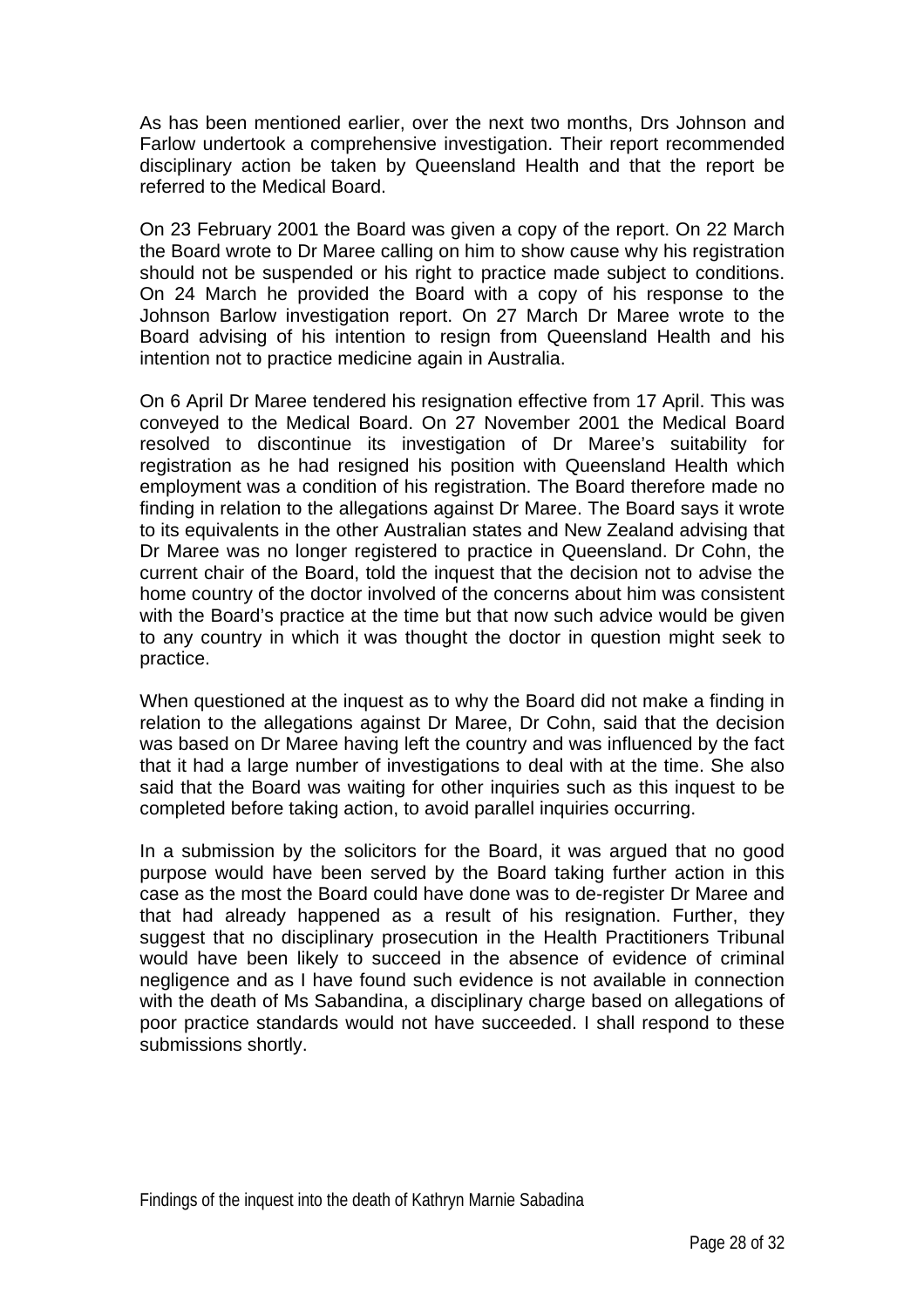## *Recommendations*

Pursuant to s43(5) of the Act I am authorised to make riders or recommendations designed to reduce the occurrence of similar deaths to the one investigated by this inquest. In accordance with that power I make the following observation and recommendations.

#### **The assessment of overseas trained doctors and the special needs of rural medicine**.

This inquest focused solely on the cause and circumstances of the sad death of Kathryn Sabadina. However, it was apparent from the material admitted into evidence that in the three and a half months Dr Maree practiced in Charters Towers this fatal event was far from his only problem of a clinical nature. While I have no jurisdiction to look into those other allegations, I received sufficient information about them from reliable sources that had properly investigated those matters to enable me to conclude that the processes by which Dr Maree was selected, registered to practice and assessed as suitable for the position of Medical Superintendent were flawed.

I heard compelling evidence concering the challenges facing a senior rural practitioner and the difficulties Queensland Health faces when trying to recruit doctors sufficiently competent to attend to these very wide ranging and demanding roles: experience in anaesthetics, obstetrics and general surgery is not something one would normally expect of a general practitioner. I was told that the relevant colleges are considering the creation of a discrete specialty of rural medicine. It is hoped that if this reform proceeds, general practitioners who currently need to leave the bush to train in a specialty at a metropolitan teaching hospital never to return, might be convinced that there is a satisfying career path for them in regional hospitals. It was also suggested that clinical networks of the various specialties could assist in raising the standards of those who need to practice across the specialties and could effectively contribute to an increase in the standard of care in regional hospitals. At least one well qualified witness suggested that until these reforms are in place, greater restrictions should be placed on the type of procedures undertaken in regional hospitals when emergencies are not involved.

I also received evidence that many of those systems and processes for assessing and credentialing practitioners have been reformed and that under current arrangements, the deficiencies in Dr Maree's abilities would be identified and responded to were he to be recruited to a similar position today.

I have considered whether I should make recommendations concerning these issues, to re-enforce the improvements that have been undertaken and to give greater impetus to those still gestating. I have concluded that having regard to the attention being given to these issues by the Commission of Inquiry into the Bundaberg Base Hospital and the review of Queensland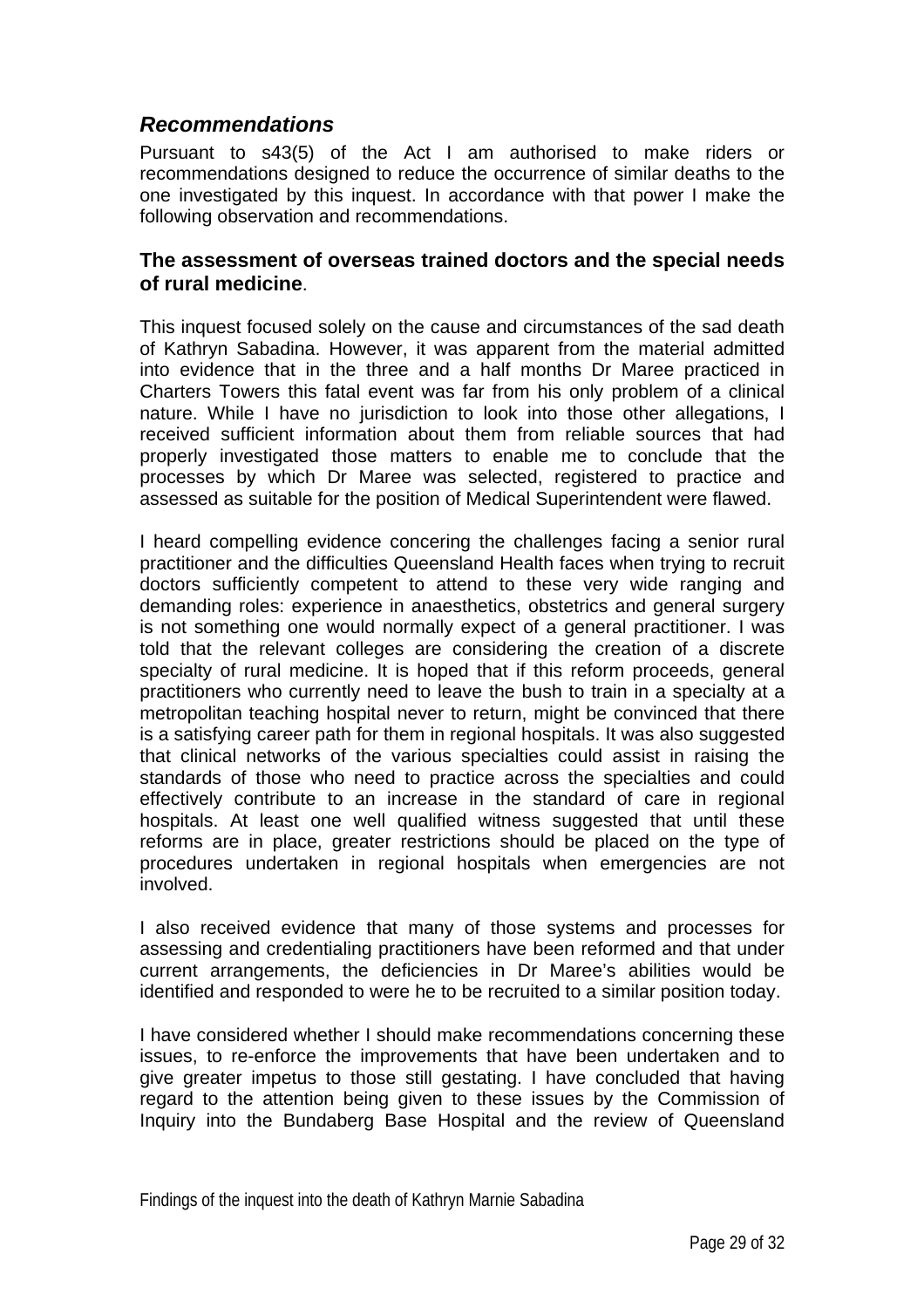Health systems being undertaken by Mr Peter Forster it would be inappropriate for me to seek to address such wide ranging issues on the basis of this one case that occurred five years ago. The issues are so important and complex that it is appropriate that the widest possible evidence base be considered when seeking to address them.

#### **The investigation of medical adverse events leading to death.**

I have earlier expressed my concern about the delay in finalising the investigation of this matter. It is unacceptable that a family in the position of Ms Sabadina's should have to wait nearly five years to gain a detailed understanding of her death.

Most coronial investigations are undertaken by police who do an excellent job. Police officers have expertise in investigating suicides, motor vehicle accidents and many other matters that frequently come before a coroner. When deaths occur in more unusual settings that might require a more esoteric understanding of that setting, specialised investigative bodies undertake the investigation and report to the coroner. For example, inspectors from the Department of Natural Resources and Mines undertake the investigation of mining deaths and officers from Maritime Safety Queensland investigate boating accidents. Aircraft accidents are investigated by officers from the Australian Transport Safety Bureau.

There is no doubt that the investigation of deaths that occur in a medical setting are particularly complex and challenging, yet there is no specialist body that regularly investigates such matters. These investigations are left to police officers who have to struggle with two main problems. First, they have little or no expertise in the issues that need to be examined and so even identifying the appropriate people to be interviewed and then deciding what to ask them can be difficult. Second, hospitals frequently fail to co-operate with police investigations. From across the state I continue to receive complaints from police and local coroners that doctors and nurses will not provide statements despite repeated requests. Hospital administrators seem unable or unwilling to help address the problem.

In the past, the medical profession was very reluctant to discuss with patients or their families the unexpected negative outcomes of medical procedures for fear of litigation. That reluctance has diminished as medical institutions have recognised their ethical obligation to share information about these incidents with those most affected and realised that full disclosure is more likely to reduce litigation rather than contribute to more and/or bigger civil damages claims.

Most, but not all, hospitals have mortality and morbidity committees that examine adverse events that lead to death or an unexpectedly poor outcome. The processes by which these committees operate and the extent to which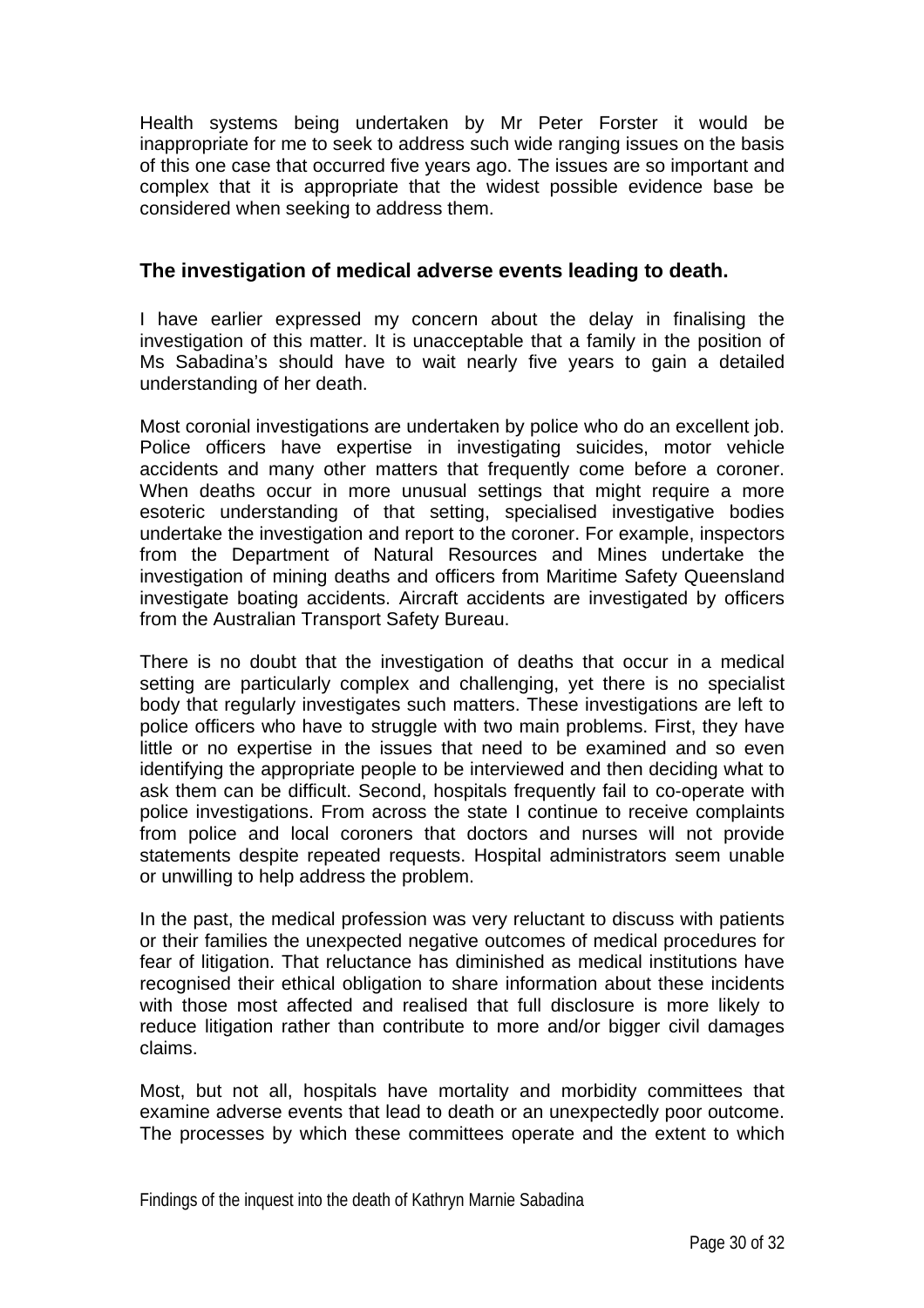they disseminate their findings is varied but they demonstrate that clinicians realise that they are best placed to unpack these troubling events.

In my view similar expertise needs to be made available to coroners so that the families of patients who die can be properly informed about the death, the public can be assured that these death investigations are reviewed by an expert tribunal independent of the institution in which the death occurred, and the results of the investigation can be appropriately disseminated so that preventive strategies highlighted by the death become more widely known. The report of Drs Johnson and Farlow that considered the circumstances of Ms Sabadina's death is an example of what should be undertaken in all cases in my view.

#### **Recommendation 1.**

*I therefore recommend that the Chief Health Officer with the assistance of the State Coroner develop a policy and process for the independent and expert investigation of all deaths that, to use the word of the Coroners Act 2003, are "not reasonably expected to be an outcome of a health care procedure*." *Such reports should be made available to the coroner and the family of the patient as soon as possible.* 

#### **The finalisation of the complaints against Dr Maree**

As outlined above, Queensland Health provided the Medical Board with a detailed report on the allegations that Drs Johnson and Farlow had investigated but when Dr Maree resigned, for the reasons also summarised above, the Board decided to take no further action in relation to them. In my view that was an inappropriate response to the serious allegations contained in the report. The functions of a coronial inquiry are not coterminous with the Board's responsibly to uphold the standards of practice within the health professions and to maintain public confidence.24 For example, in this case there were 11 allegations of professional misconduct raised against Dr Maree and only one of those was the subject of this inquest. Nor is it appropriate for the Board to postpone taking action until other authorities that may consider some aspects of a practitioner's performance have done so. In my view, the Board should act as quickly as possible to determine matters within its special area of responsibility. It is primarily responsible for the maintenance of public confidence and standards within the profession in Queensland and it is inappropriate for it to forbear from doing its duty in this regard merely because some other body may take some action or the practitioner whose conduct is in question leaves the State.

#### **Recommendation 2**

*I recommend that the Medial Board of Queensland consider and determine the allegations made against Dr Maree and investigated by Drs Johnson and Farlow. Its findings in relation to those matters should be published in a form* 

 $\overline{a}$ <sup>24</sup> Health Practitioners (Professional Standards) Act 1999 s377

Findings of the inquest into the death of Kathryn Marnie Sabadina